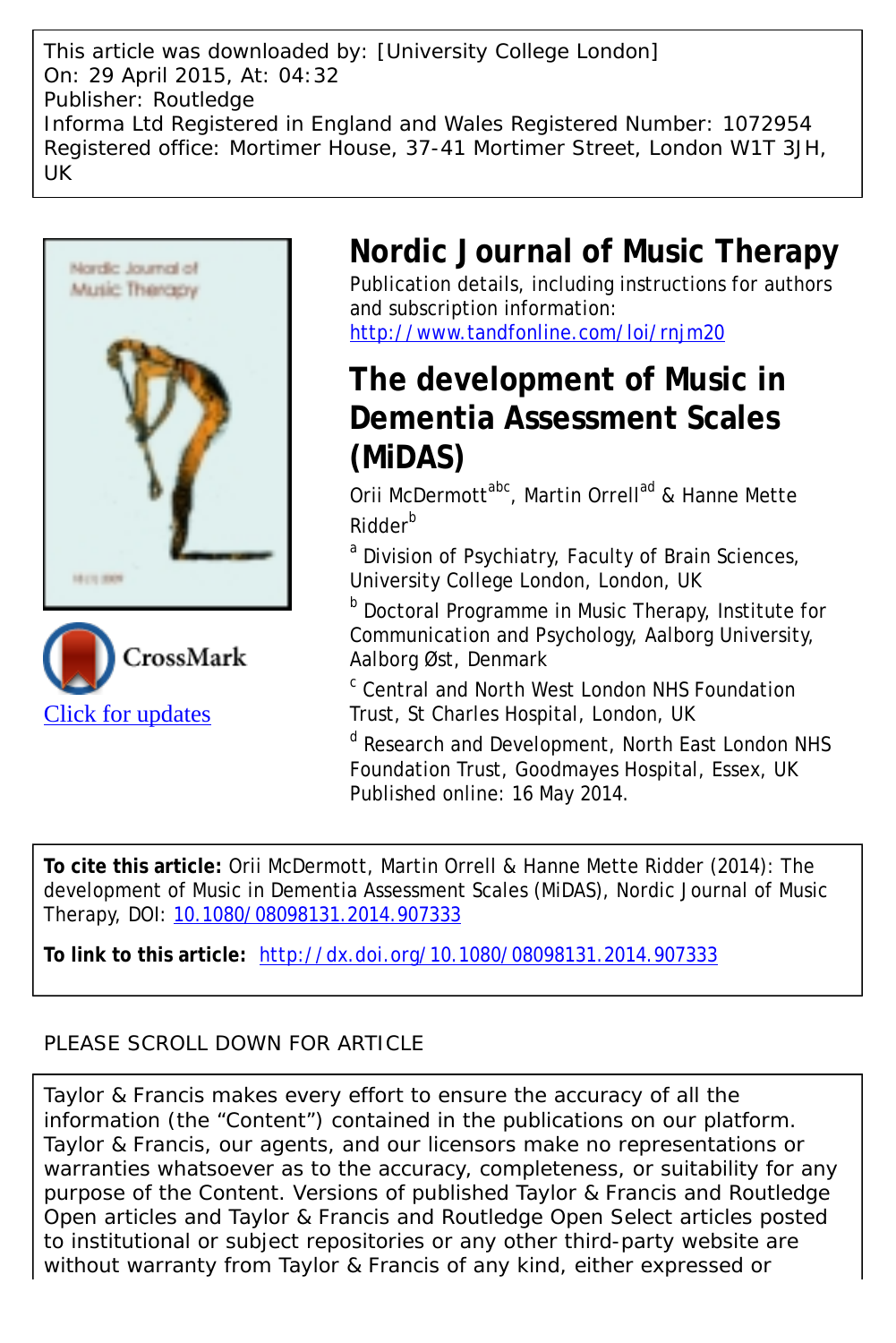implied, including, but not limited to, warranties of merchantability, fitness for a particular purpose, or non-infringement. Any opinions and views expressed in this article are the opinions and views of the authors, and are not the views of or endorsed by Taylor & Francis. The accuracy of the Content should not be relied upon and should be independently verified with primary sources of information. Taylor & Francis shall not be liable for any losses, actions, claims, proceedings, demands, costs, expenses, damages, and other liabilities whatsoever or howsoever caused arising directly or indirectly in connection with, in relation to or arising out of the use of the Content.

This article may be used for research, teaching, and private study purposes. Terms & Conditions of access and use can be found at [http://](http://www.tandfonline.com/page/terms-and-conditions) [www.tandfonline.com/page/terms-and-conditions](http://www.tandfonline.com/page/terms-and-conditions)

**It is essential that you check the license status of any given Open and Open Select article to confirm conditions of access and use.**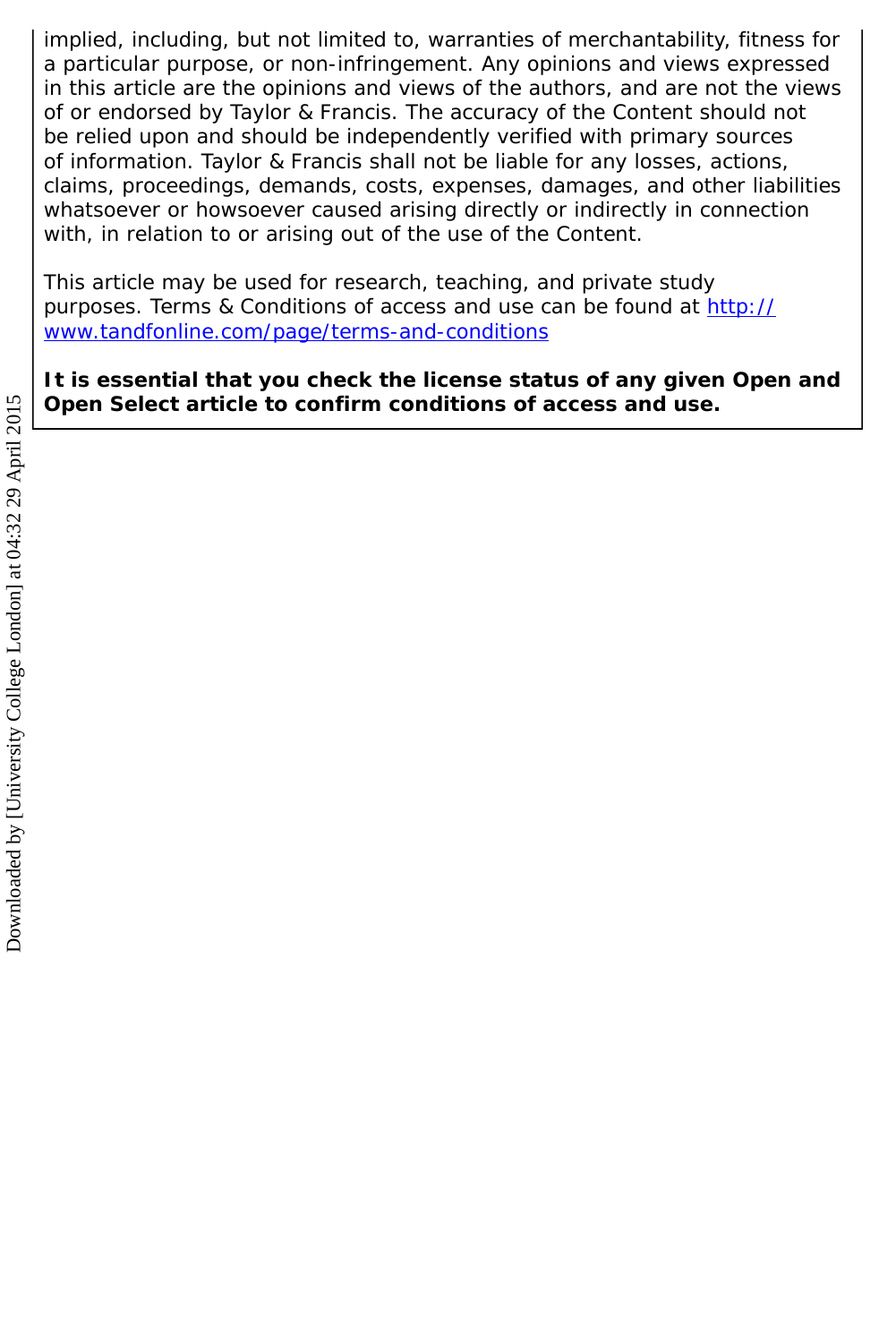# The development of Music in Dementia Assessment Scales (MiDAS)

Orii McDermott<sup>a,b,c\*</sup>, Martin Orrell<sup>a,d</sup> and Hanne Mette Ridder<sup>b</sup>

<sup>a</sup>Division of Psychiatry, Faculty of Brain Sciences, University College London, London,

UK; <sup>b</sup>Doctoral Programme in Music Therapy, Institute for Communication and

Psychology, Aalborg University, Aalborg Øst, Denmark; <sup>c</sup>Central and North West London NHS Foundation Trust, St Charles Hospital, London, UK; <sup>d</sup>Research and Development,

North East London NHS Foundation Trust, Goodmayes Hospital, Essex, UK

(Received 28 August 2013; accepted 19 February 2014)

There is a need to develop an outcome measure specific to music therapy in dementia that reflects a holistic picture of the therapy process and outcome. This study aimed to develop a clinically relevant and scientifically robust music therapy outcome measure incorporating the values and views of people with dementia. Focus groups and interviews were conducted to obtain qualitative data on what music meant to people with dementia and the observed effects of music. Expert and peer consultations were conducted at each stage of the measure development to maximise its content validity. The new measure was field-tested by clinicians in a care home. Feedback from the clinicians and music therapy experts were incorporated during the review and refinement process of the measure. A review of the existing literature, the experiential results and the consensus process enabled the development of the new outcome measure "Music in Dementia Assessment Scales (MiDAS)". Analysis of the qualitative data identified five key areas of the impact of music on people with dementia and they were transformed as the five Visual Analogue Scale (VAS) items: levels of Interest, Response, Initiation, Involvement and Enjoyment. MiDAS comprises the five VAS items and a supplementary checklist of notable positive and negative reactions from the individual. This study demonstrates that it is possible to design and develop an easy to apply and rigorous quantitative outcome measure which has a high level of clinical relevance for people with dementia, care home staff and music therapists.

Keywords: music therapy; dementia; outcome measure; assessment

# Introduction

Evaluation of music therapy is a complex task. Quantitative and mixed methods studies require outcome measures to evaluate the impact of music therapy.

© 2014 The Author(s). Published by Taylor & Francis.

<sup>\*</sup>Corresponding author. Email: o.mcdermott@ucl.ac.uk

This is an Open Access article distributed under the terms of the Creative Commons Attribution License http:// creativecommons.org/licenses/by/3.0/, which permits unrestricted use, distribution, and reproduction in any medium, provided the original work is properly cited. The moral rights of the named author(s) have been asserted.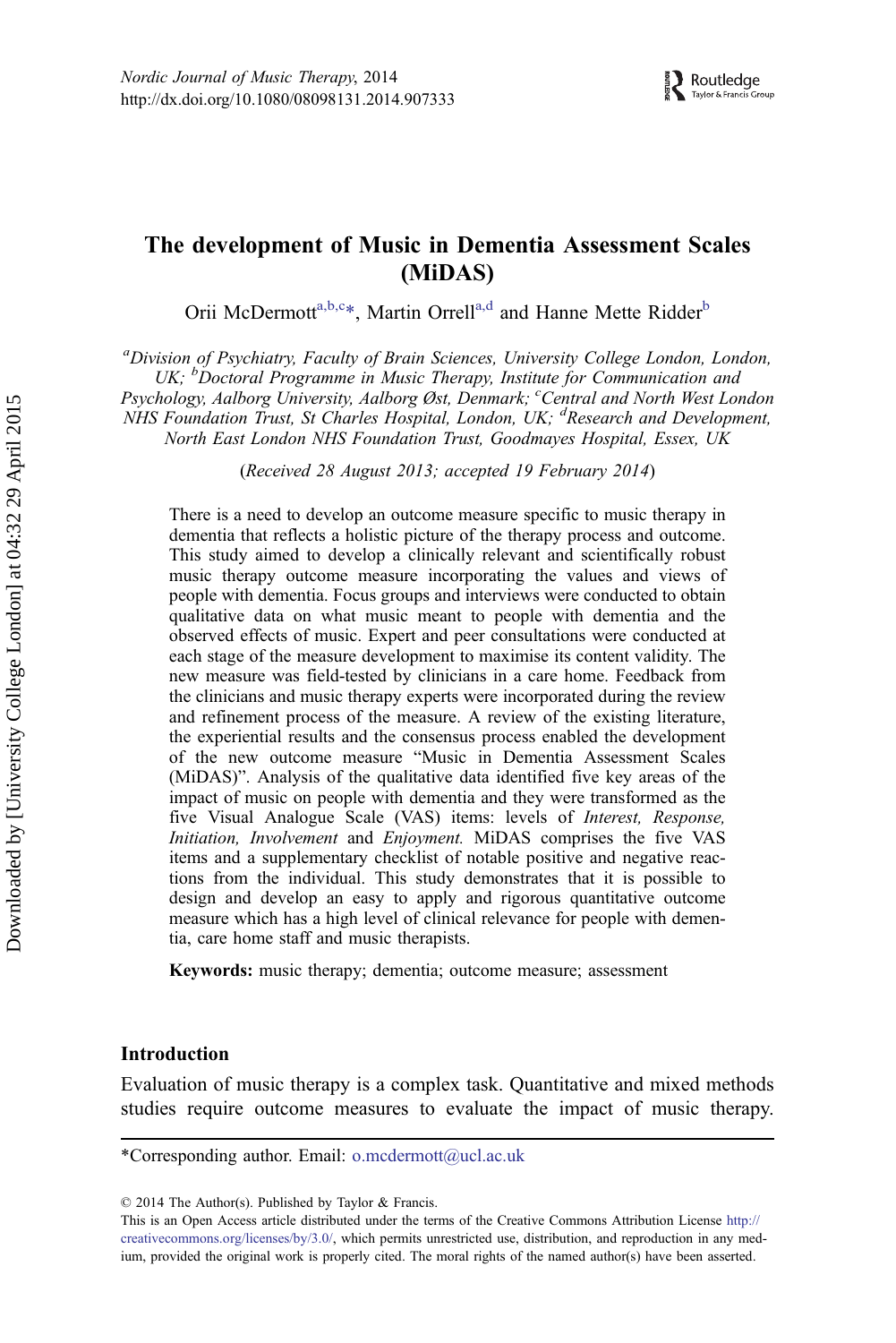However, there are concerns that clinically significant changes are often highly individual, and standardised outcome measures may not always portray what matters most to the client.

A large number of quantitative studies on the effect of music therapy on people with dementia focus on the reduction of psychiatric symptoms (e.g., Brotons & Marti, [2003;](#page-18-0) Ledger & Baker, [2007](#page-18-0), 2010; Raglio et al., [2008,](#page-19-0) 2010; Svansdottir & Snaedal, [2006](#page-19-0)). Well-established psychiatric measures such as Neuropsychiatric Inventory (NPI) (Cummings et al., [1997](#page-18-0)), Cohen-Mansfield Agitation Inventory (CMAI) (Cohen-Mansfield, [1986](#page-18-0)) and various depression scales (e.g., Geriatric Depression Scale, Hamilton Depression Rating Scale, Cornell Scale for Depression) are frequently used. Evidence for short-term reductions in behavioural disturbances and improved mood are consistent, but no long-term effect of music therapy has been reported in current literature. This is partially to do with study design since the lengths of the intervention and followup period tend to be short- to medium term as noted in recent reviews (e.g., Livingston, Johnston, Katona, Paton & Lyketos, [2005;](#page-18-0) Vink, Bruinsma & Scholten, [2013a](#page-19-0)). Ledger and Baker [\(2007](#page-18-0)) investigated the long-term effects of music therapy on agitation in nursing home residents, but found no differences between the intervention group and the control group "in the range, frequency and severity of agitated behaviours manifested over time" (Ledger & Baker, [2007\)](#page-18-0). This raises questions whether (1) music therapy is not an effective intervention for long-term reduction of behavioural disturbance, or (2) the outcome measures used in music therapy studies need to be reconsidered.

Our narrative synthesis review (McDermott, Crellin, Ridder & Orrell, [2013](#page-19-0)) found no studies that used dementia-specific validated music therapy outcome measures. Some researchers had devised their own non-validated measures (e.g., Ashida, [2000;](#page-18-0) Brotons & Marti, [2003\)](#page-18-0) or adapted an outcome measure originally developed for music therapy with children with pervasive developmental disorder (Raglio et al., [2008\)](#page-19-0). A "music therapy assessment tool" was developed to evaluate behavioural responses of people with Alzheimer's disease (Glynn, [1992\)](#page-18-0) when they were "exposed to 30 minutes of selected music, which was delivered through the use of cassette tapes". Although the study claims to have a high inter-rater reliability ( $r = .970-0.999$ ), the tool to assess responses to listening to "taped music" which can be delivered by nurses (Glynn, [1992](#page-18-0)) is not appropriate to evaluate music therapy where the interventions are delivered by trained music therapists using defined therapeutic models. Two dementia-specific music therapy outcome measures – the "Residual Music Skills Test (RMST)" (York, [2000\)](#page-19-0) and the "Music Performance Tasks" (MPT) (Lipe, 1995) – were constructed to investigate musical reactions and responses of people with dementia during musical tasks. Both measures have undergone some psychometric testing and reported a high test–retest reliability (RMST  $r = .9168 \, p \le .001$ ) and a high internal consistency (MPT  $\alpha = .85-.95$ ). While measuring a client's musical responses can be useful, the RMST and the MPT may not be suitable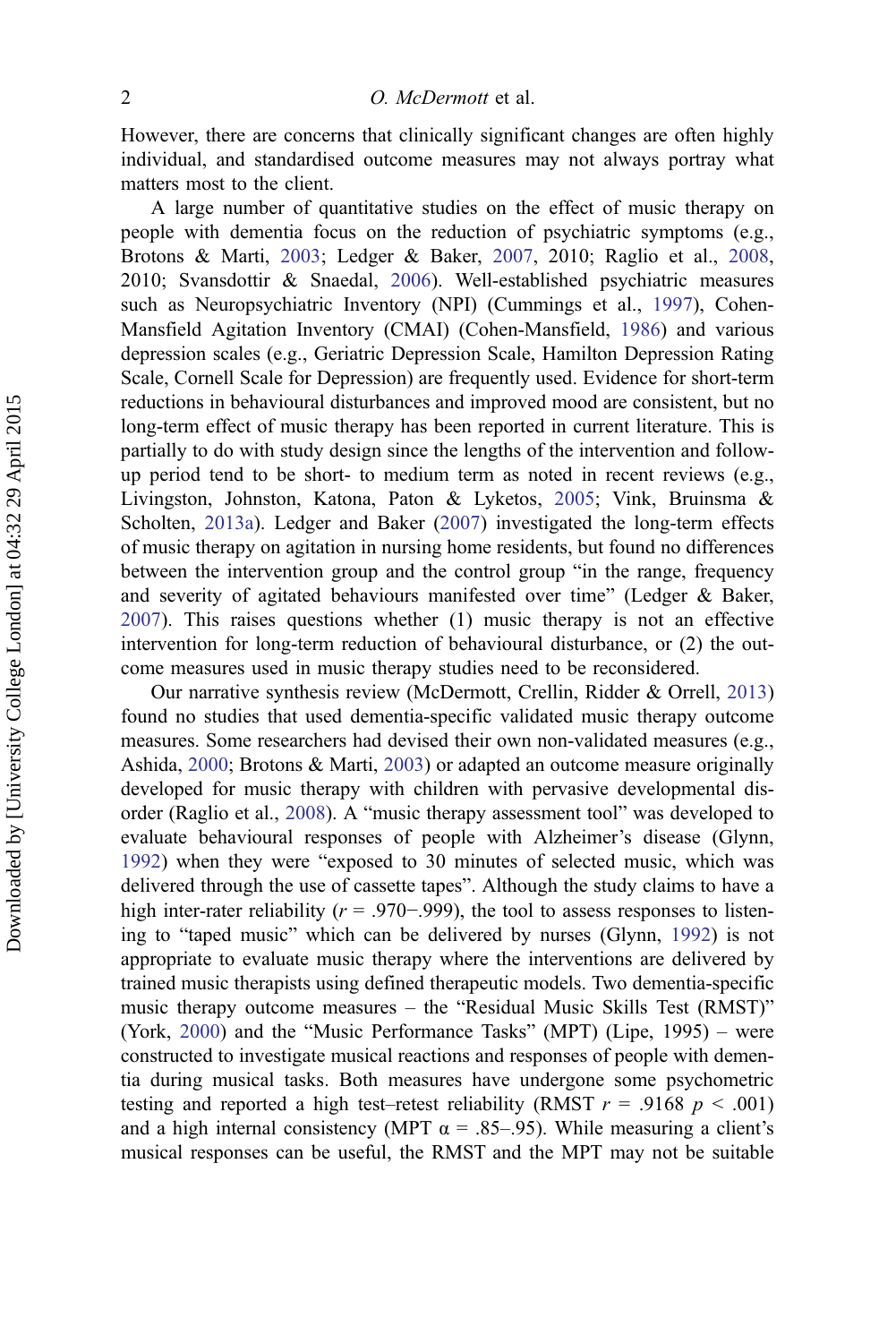outcome measures for studying the clinical effectiveness of music therapy and the well-being of an individual.

There is a need to develop a psychometrically validated music therapy outcome measure that reflects a holistic picture of therapy outcomes including increased positive responses of people with dementia. This need was also acknowledged in a recent research article by Vink et al. ([2013b\)](#page-19-0) who have noted that "in relatively few studies, a possible increase in positive behaviours is addressed. There are still few validated outcome measures available for this purpose. More research studying the effect of music therapy on aspects of positive wellbeing is welcomed".

No standardised quantitative outcome measure may ever fully capture meaningful musical experiences of individuals. Nevertheless, there is a need to understand and measure what people with dementia themselves would consider important in music therapy rather than only focusing on the impact of music therapy on behavioural and psychological disturbances. The new outcome measure needs to be developed based on the clinical relevance and musical experiences of people with dementia.

#### Aims

- To investigate what aspects of musical experience people with dementia value and identify what may be clinically meaningful to measure
- To develop an observational outcome measure for music therapy with people with moderate to severe dementia
- To pilot and field-test the outcome measure in practice

#### Method

#### Design

Mixed methods designs are popular in music therapy research as they enable the generalisation of results and the understanding of "phenomena and complex therapeutic interactive processes in real-world settings" (Ridder, [2013\)](#page-19-0). The ultimate goal of this study is to develop a rigorous, clinically relevant quantitative music therapy outcome measure from qualitative data. This study utilised the "mixed methods exploratory design: the instrument developmental model" (Creswell & Plano Clark, [2007\)](#page-18-0). Qualitative data were obtained through focus groups and interviews, followed by open coding and thematic analysis of the data. Expert and peer consultations were conducted during the data transformation and the theory development process, and further data reduction and the finalisation of scale items were also supported through the consensus method. The new outcome measure was field-tested by clinicians in a care home. Feedback from the clinicians and external music therapy experts were incorporated during the review period of the measure. Finally, the revised outcome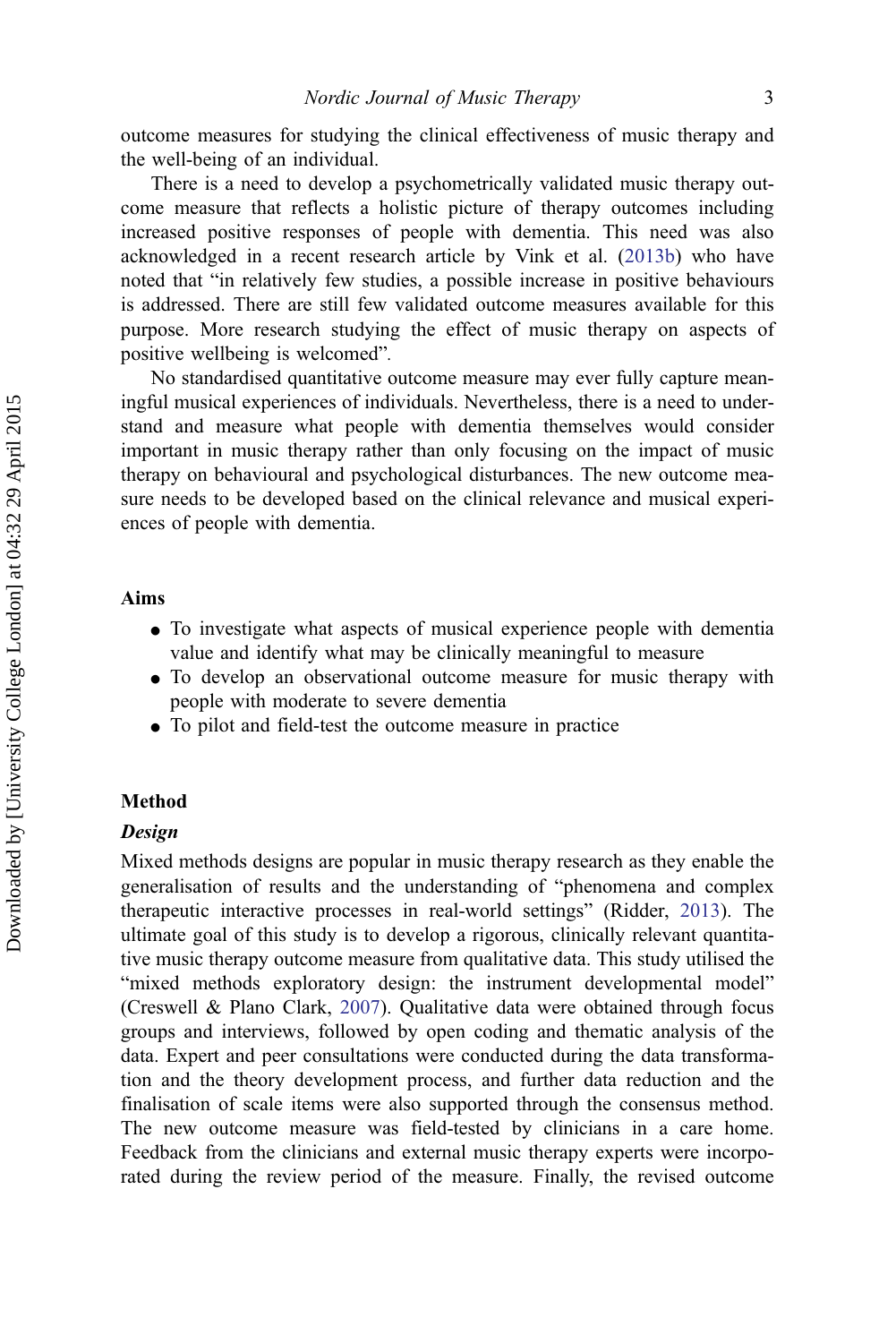

Figure 1. Summary of the MiDAS development.

measure was produced after the researchers achieved consensus. Figure 1 shows a summary of the development of MiDAS.

## Study sample

The main purpose of qualitative data collection was to gain a deeper understanding on the meaning and value of music for people with dementia. In order to build a holistic picture, four groups – family carers, care home staff, music therapists and people with dementia themselves (care home residents and day hospital clients living in the community) – were identified, and the researchers began to organise separate focus groups and interviews for the four groups.

Two National Health Service care homes (home A and home B) that are primarily for people at mid to late stages of dementia agreed to participate as the main research sites. Most care home residents needed assistance in all aspects of their activities of daily living. Although the residents' verbal communication skills were greatly affected by their dementia, many could still express their opinions. Due to the severity of their dementia, the researchers decided to combine care home residents' and family carers' focus groups and interviews so that families could provide supplementary information when needed.

Focus groups with care home staff were organised in negotiation with the care home managers in order to minimise disruption to the day-to-day running of the homes. Music therapy clinical work has been implemented for 3–4 years in both homes, and all staff and the majority of family carers had a general knowledge of what music therapy offered, even though the understanding of the therapeutic process varied between individuals.

 $\sqrt{ }$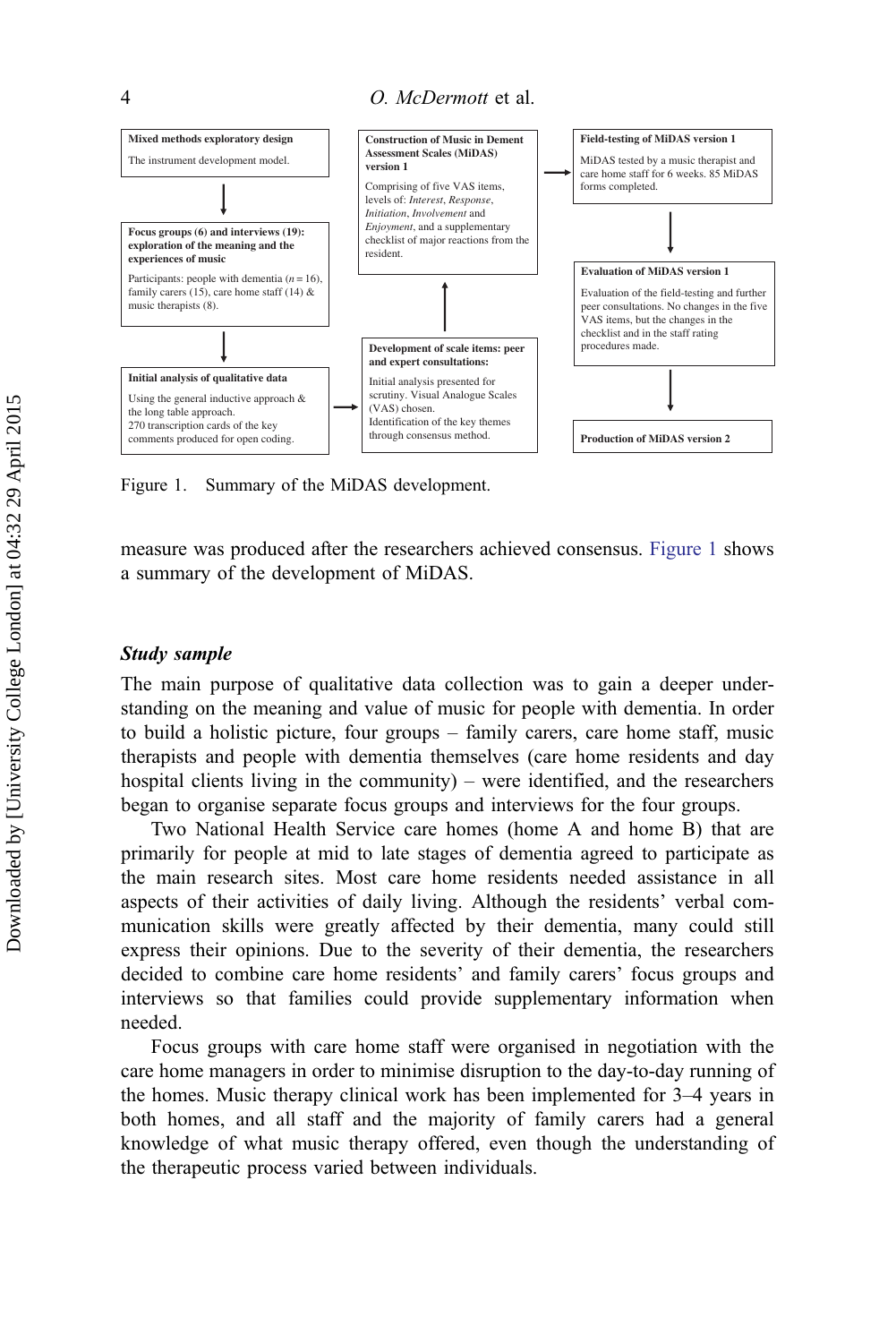Day hospital clients were at earlier stages of dementia, lived independently in the community with support and were able to articulate their opinions and provide their own consent. The interviews with day hospital clients were conducted independently from care home residents.

Music therapists were recruited through the professional network of the lead researcher (OM). The inclusion criteria for music therapists were (1) they were qualified from a recognised postgraduate music therapy programme, and (2) had a minimum of 4 years' experience of working with clients with dementia.

Ethics approval from the National Research Ethics Service (NRES Committee London East, REC reference 11/LO/0596) was obtained.

#### Focus groups and interviews

Focus groups are often preferred to individual interviews as group discussions generate ideas and encourage interactions between participants; however, a larger number of individual interviews were held than initially anticipated. This was mainly due to time constraints; for example, work and family commitments of participants and the limited time allowance for the project, but also due to clinical reasons. OM observed visible frustration in some of the residents when they were invited to group meetings (e.g., their ward round) but did not fully follow what was happening in the meetings. Focus group participation was impractical for some of the residents. Thus, although all the residents in the two homes were invited to focus groups, more individual interviews were conducted in the end. Written consent or assessment forms were completed by all the study participants. Focus groups and interviews were audio recorded whenever possible. When recording was not possible, OM made notes immediately after each interview.

Focus groups and interviews aimed to investigate the meanings and experiences of music for people with dementia and observed effects of music. The key questions asked were:

What does music mean to you? What do you think of your music therapy/music activities? In what way is music important to you? (People with dementia)

What changes and responses do you observe in your families/clients following music therapy or music activities? How do you know if music is meaningful to the person? (Families, staff and therapists)

#### Initial analysis of qualitative data

The recordings and interview notes were analysed utilising the general inductive approach (Thomas, [2006](#page-19-0)) guided by specific evaluation objectives. This allowed the researchers to focus on the extraction of recurring key phrases and common themes that were potentially relevant to an outcome measure development. Additionally, the long-table approach (Kruger & Casey, [2000](#page-18-0)) was applied in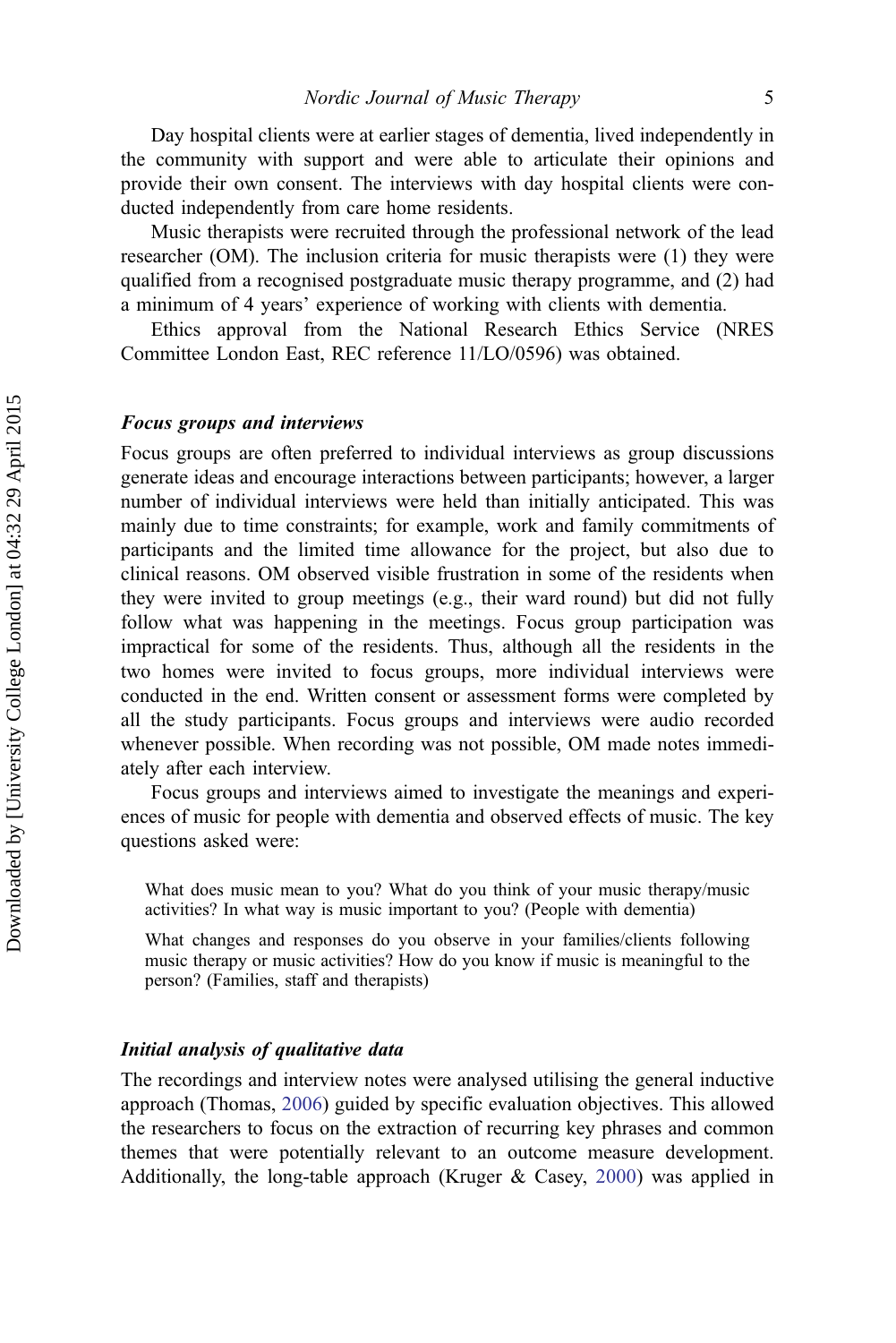#### 6 O. McDermott et al.

order to increase transparency of the analysis process. Transcription cards of key comments were produced. OM and MO examined the initial extraction of the key comments several times to identify emerging themes. The results of the initial open coding thematic analysis were then discussed with HMR to identify relevance to music therapy clinical work and therapeutic goals.

#### The development of Music in Dementia Assessment Scales (MiDAS) version 1

The results of the initial analyses were presented to professors and PhD researchers at the Doctoral Programme in Music Therapy, Aalborg University, to gain further feedback. In addition, an expert consultation with Dr Chris Gilleard was conducted when the emerging themes and the key comments were explored further and potential scale types and scheme for scale item development were discussed. The transcription cards were reviewed again and the key themes were reduced further to develop scale items. The MiDAS version 1 was produced.

# Field-testing of the MiDAS version 1 in practice

The MiDAS version 1 was field-tested by a music therapist and staff in a care home for 6 weeks. The therapist and staff were asked to complete weekly MiDAS ratings. OM and MO examined completed forms to identify strengths and weaknesses of the pilot scale. At the end of field-testing, feedback from the therapist and selected care home staff were obtained, and an evaluation of MiDAS was conducted.

#### Refinement of MiDAS version 1 and the production of MiDAS version 2

MiDAS version 1 was presented at the 7th Nordic Music Therapy Congress in Finland to gain feedback from music therapy experts. Three dementia specialists music therapists in the UK and in USA were also asked to make comments on MiDAS to achieve consensus on clinical relevance of the scale items. The outcome of the field-testing, feedback from music therapists and care home staff, and feedback from the conference presentation were incorporated to review the MiDAS version 1. OM, MO and HMR discussed the review results to achieve consensus. MiDAS version 2 was produced.

#### Results

#### Focus groups and interviews

A total of 6 focus groups and 19 interviews were conducted. The participants (total  $n = 53$ ) comprised care home residents with dementia (12), family carers (15), care home staff (14), day hospital clients with dementia (4) and music therapists (8). The lengths of the interviews and the focus groups varied: from 15 minutes (day hospital client) to an hour and half interview with one family.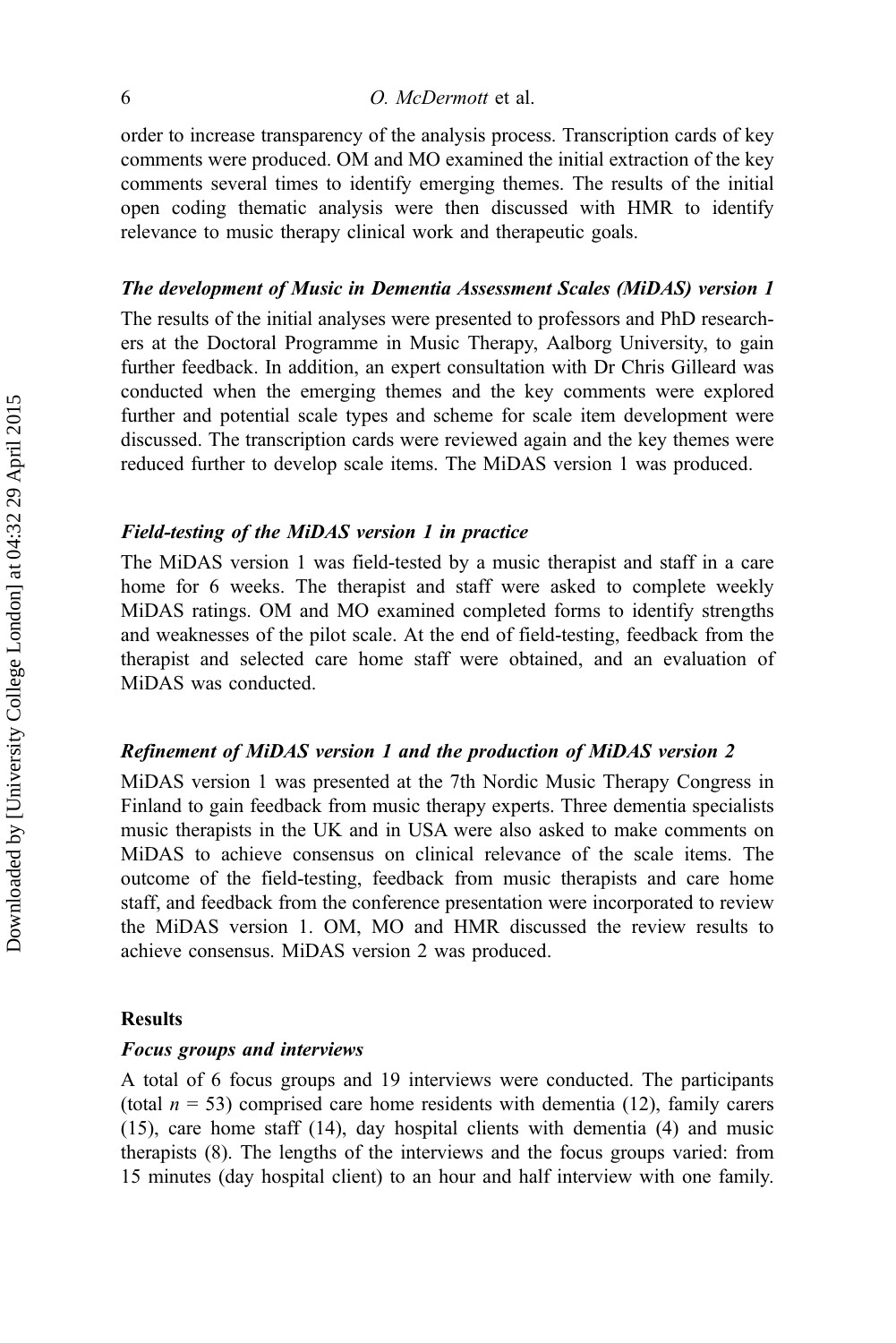An average focus group with staff and interviews with residents and families lasted 1 hour; an average interview with music therapists lasted 1 hour and 15 minutes.

# Analysis of qualitative data

OM listened to the recordings of the interviews and focus groups several times and reviewed the interviews notes to familiarise herself with the data. Since the purpose of the analysis was to extract potential key concepts for the measures development, the recordings were not transcribed verbatim. Instead, OM focused on identifying descriptions of personal experiences and meanings of music, observed effects of music and other re-occurring themes and key phrases. The initial transcriptions were discussed with MO and HMR. Further data reduction using the general inductive approach and the long-table approach yielded 270 transcription cards of the key comments. Common themes, for example, increased alertness and interest in people with dementia following music intervention, relationships between music and personal identity, effects of music on mood enhancement, social aspects of group music making/music listening, began to emerge.

#### Peer and expert consultations

The results of the initial open coding thematic analysis were discussed with the professors and PhD researchers at the Doctoral Programme in Music Therapy, Aalborg University. Key concepts of musical interactions in music therapy such as attention, awareness, turn-taking and musical engagement were highlighted by the group. However, no consensus on scale items was achieved at this point, and the challenges and limitations of quantifying meaningful musical experiences were discussed.

An expert consultation with Dr Gilleard was held. Types of scales were discussed, and it was decided that Visual Analogue Scales (VAS) without anchor points, rather than Likert scales, might be more suitable for our purpose. VAS is commonly used as a self-rating scale to measure pain (e.g., Huskisson, [1974](#page-18-0)) and assess mood (e.g., Folstein & Luria, [1973\)](#page-18-0). It is a validated measurement tool, sensitive to change (Wewers & Lowe, [1990](#page-19-0)) and suitable to measure subjective phenomena such as the intensity of a sensation or experience (Gift, [1989\)](#page-18-0).

The challenge of reducing highly individual musical experiences to several scale items was also discussed. Dr Gilleard suggested OM to investigate scale items in the Multiple Affect Adjective Checklist (MAACL, Zuckerman & Lubin, [1965\)](#page-19-0): a self-rating measure of anxiety, depression and hostility assessing the subject's current affect. The MAACL includes both negative affect (e.g., nervous, sad, angry) and positive affect items (e.g., happy, enthusiastic, friendly). While the inclusion of both negative and positive effects were considered useful for the new measure, many MAACL items contained internal emotional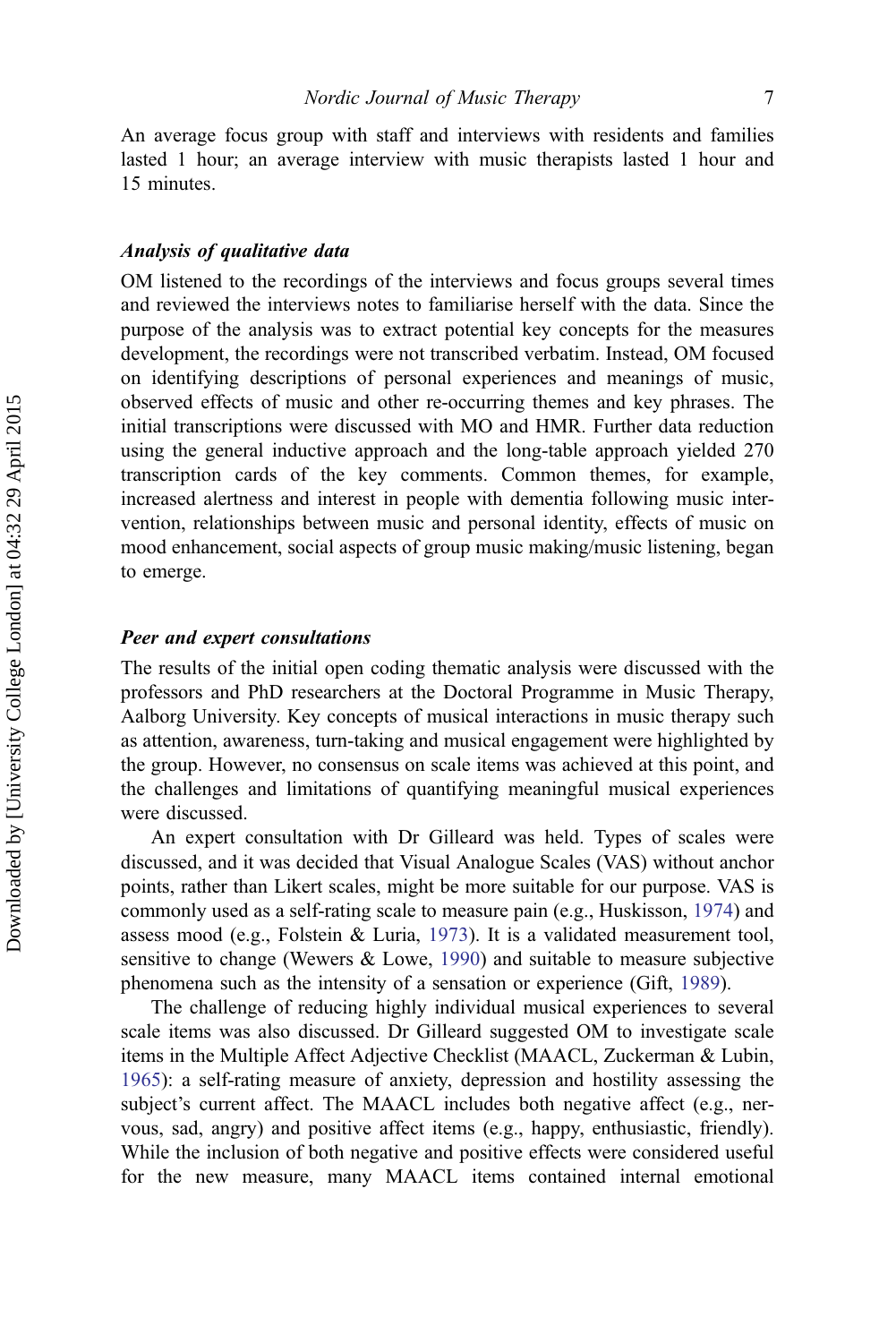#### 8 O. McDermott et al.

experiences that are not easily observable in people with moderate to severe dementia. Although not all the 90 items were applicable to an observational measure for people with dementia, the MAACL provided a useful reference point.

## Identification of the key themes and conceptual development for VAS

Further exploration of the qualitative data followed. The emerged five key areas of the impact of music on people with dementia are described below. The names of the participants quoted below have been changed.

## VAS item Interest

Personally meaningful music often caught people's attention immediately. Families, staff and therapists reported notable changes in the body postures and increased alertness in the facial expressions of residents who at other times showed little interest in other stimuli. Music was highlighted as one of the few mediums to which most people could still access. Families particularly emphasised the importance of mental stimulation for people with dementia, which was also reflected in the comments from day hospital clients.

Medication is horrible, side effects, makes you sleepy, that's what upsets me… [but] music focuses you... different from reading paper... I get carried away [when singing]… so stimulating mind, you don't want to stop. (Ronald: day hospital client)

Resident A, he just lies in his bed now… [music was] comforting, some stimulus, whatever left there… he was so obviously listening. How did you know? His face. (Thomas: staff)

#### VAS item Response

Therapists and staff discussed how the residents who usually showed a limited awareness of, or an interest in, other people often responded to other residents during music therapy or interact with staff during sing-alongs. Signs of awareness and degrees of responses were sometimes very subtle. Nevertheless, head turning, longer eye-contact or the changes in the emotional qualities of vocal responses were all considered important indicators of responses when working with people at late stages of dementia.

The way they vocalise… often shows therapy process. One client used to shout "no, no, shut up" but now, she vocalise… fast and sounds angry… but more interactive and aware of me… emotional quality in her voice… her facial expression is very different now. (Fiona: therapist)

… before their music therapy group, G is often withdrawn, J wanders around the corridor, M is stuck in her wheelchair… no grouping… [but during a session], a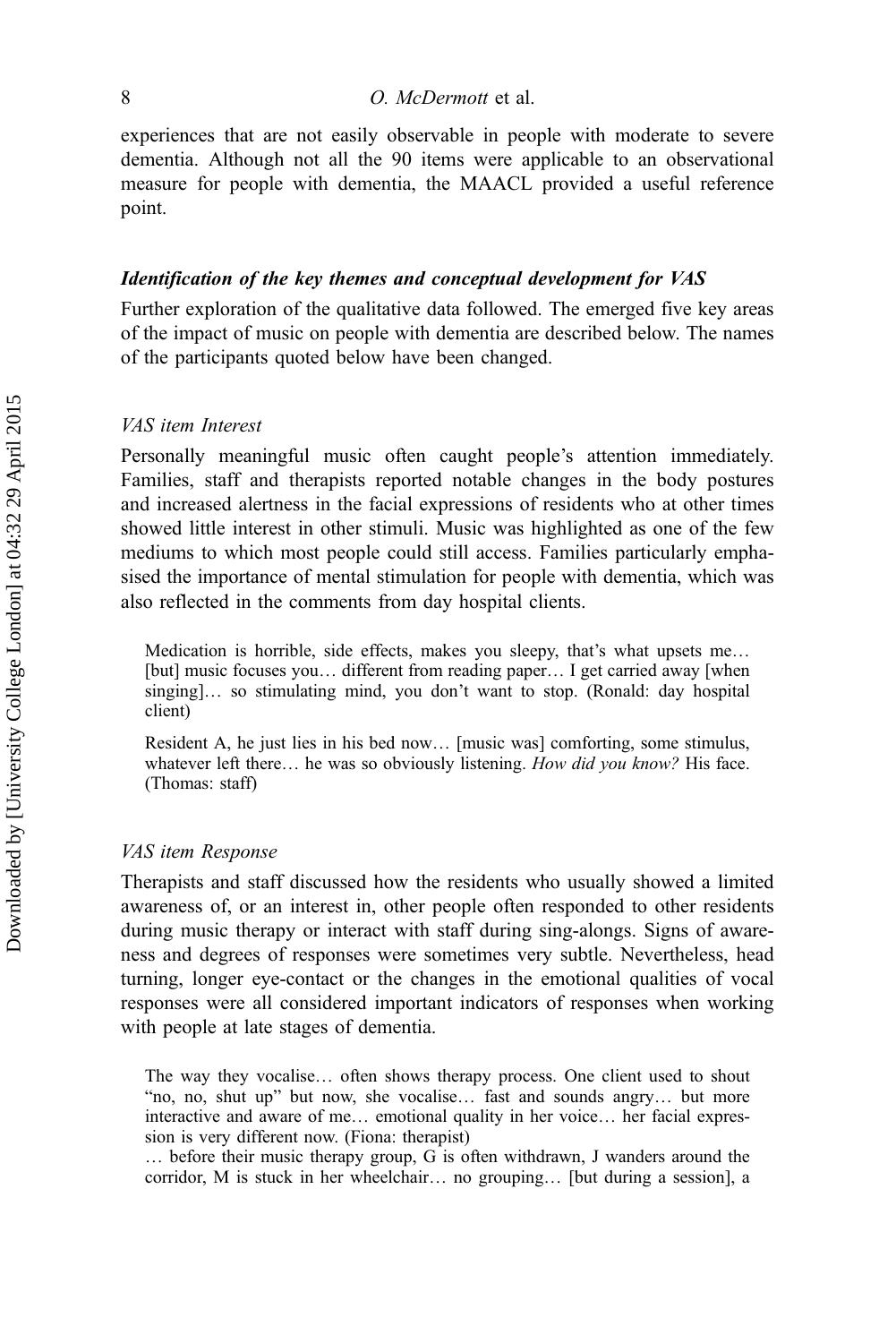real sense of group interaction and humour… when M sang, G said "I give you £2 for that"…. awareness of music, awareness of others in the group. (Valerie: therapist)

## VAS item Initiation

Emotionally meaningful musical experiences often encouraged people to take more initiatives. People often requested songs they wanted to sing, or began to explore new instruments as they became more confident. Music often triggered memories and people were often willing to share their life stories or reminisce. Retained memories of song lyrics despite the progression of dementia were frequently reported.

I think music always brings back their memory, [they] remember old songs… you can see the changes… Resident E starts dancing… once he told me 'that's not the way you dance' so he started teaching me how to dance. (Sophie: staff)

I don't do much when I am at home… maybe watch TV, I feel lonely, but music therapy is living [experience]… we learn how to play instruments, xylophone, learn rhythm, how to play together. (Ahmed: day hospital client)

## VAS item Involvement

Music was a flexible medium and allowed different levels of participation according to individual needs, thus encouraging people to get involved at their own pace and sustain their engagement during the activity. Families and staff highlighted the importance of live music for care home residents and discussed how they valued social aspects of group music activities.

My mother danced all the way through [during live music in care home]. One resident started swaying to music…one of them couldn't speak but started dancing with another resident. It was wonderful to see the changes... people are often so isolated, but everyone just blossomed… music transformed all of them. (Laura: family)

I am 82 now. I don't always get involved, but… [he is now involved in music making]. I'm old now, but it [playing the drum] gives me a bit of life. I enjoy music therapy group. (Trevor: day hospital client)

#### VAS item Enjoyment

Effects of music on mood were frequently discussed. Day hospital clients emphasised the enjoyment of shared group music making with other group members. Staff frequently reported the calming and relaxing effects of music on agitated or restless residents. People with dementia frequently used the word "happy" when describing their experience of music: for instance, "music makes me happy", "I feel happier after my music therapy group".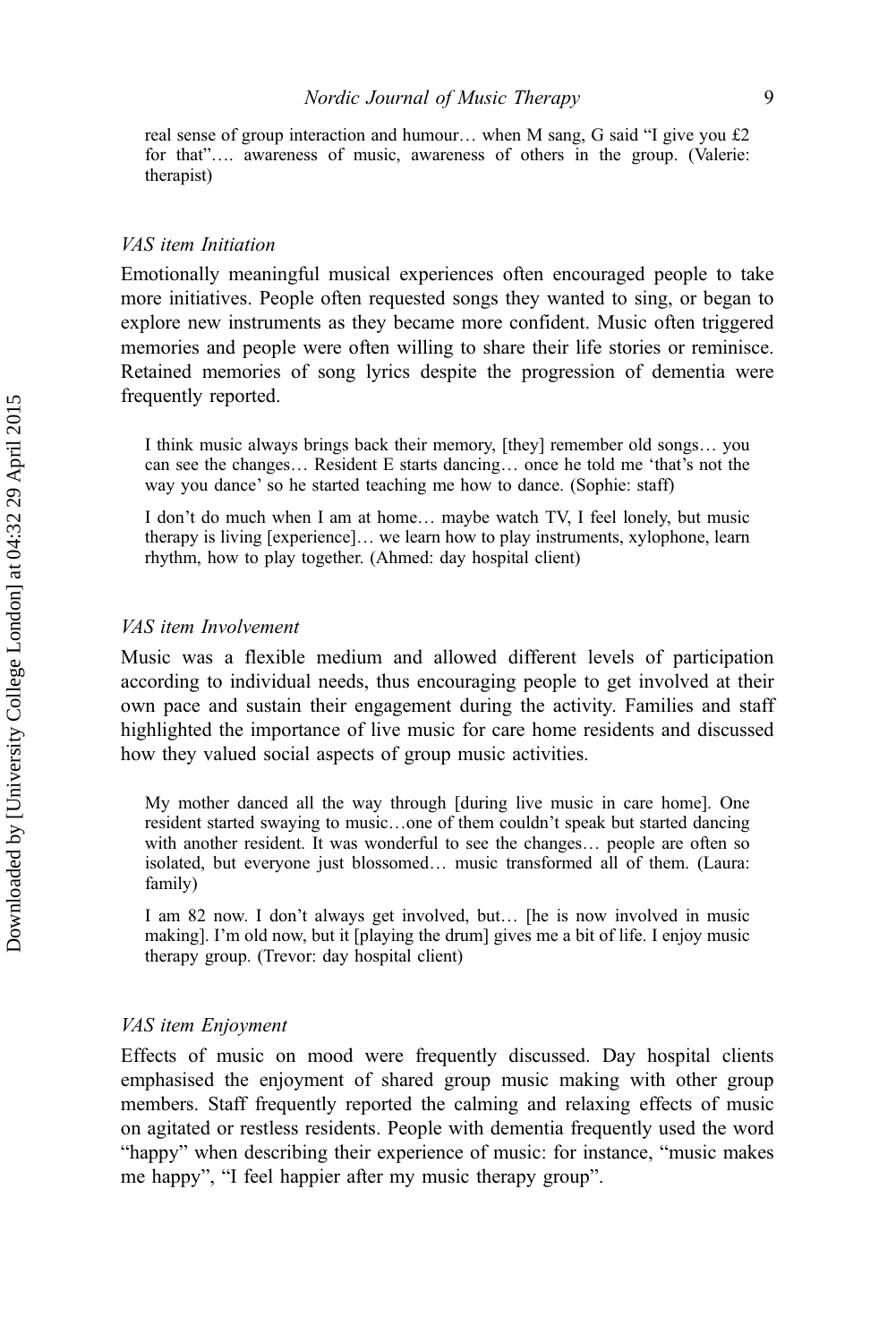#### 10 O. McDermott et al.

We play at-random [in music therapy group], but I enjoy it very much…sometimes [people have] different opinions, but we play together, sometimes difficult, each one of us is different… country, knowledge… not professional but I enjoy everything. (William: day hospital client)

Music can help to build something positive… music can help them relax…closing their eyes, tapping their feet, listening to music and just enjoying themselves… I think it's for all of us [residents and staff]. (Louise: staff)

These five components needed to be captured in the MiDAS scale items but had to be reduced further to several key words that were comprehensive to a wide range of raters. The researchers tried to identify observable mood and behaviours for each component that could represent the five core components. Some of the key comments, for example, "emotionally meaningful experience", music making people "happy", were not necessarily observable, thus the researchers had to accept that not all the key aspects would be covered by the VAS items. Thus, the five components – Interest, Response, Initiation, Involvement and Enjoyment – were designated as the five VAS items.

### Construction of MiDAS version 1

MiDAS version 1 consisted of the five VAS items and a supplementary checklist. Each VAS item comprised a 100 mm line without intervals, with the two extremes of the scale labelled as "none at all" and "highest". The supplementary checklist was added to provide information on the common presentations (behaviour/mood) of a client that the study participants frequently discussed but were not covered by the five VAS items. This checklist asked if major reactions from the resident were observed in eight areas: vocal agitation, physical aggression, withdrawal, tearfulness, anxiety, laughter, enthusiasm and/or relaxed mood. A space for the rater's comment was also provided. Two forms, one for music therapists and the other for care home staff, were produced. The five VAS items – Interest, Response, Initiation, Involvement and Enjoyment – and the checklist items were identical in both forms, but the clinical examples provided for each VAS were different.

#### Rating procedure

Staff MiDAS form asked a staff member with sufficient knowledge of the resident to complete rating A 15 minutes before the resident's music therapy session. The staff member was to observe the resident for 5 minutes to decide the average rating for each of the five VAS items. The same staff member observed the resident for further 5 minutes and completed rating B 2 hours after the resident's music therapy. The music therapist was asked to complete rating 1 and rating 2 immediately after the session. The therapist's rating 1 applied to the average presentation of the client during the first 5 minutes of the session, while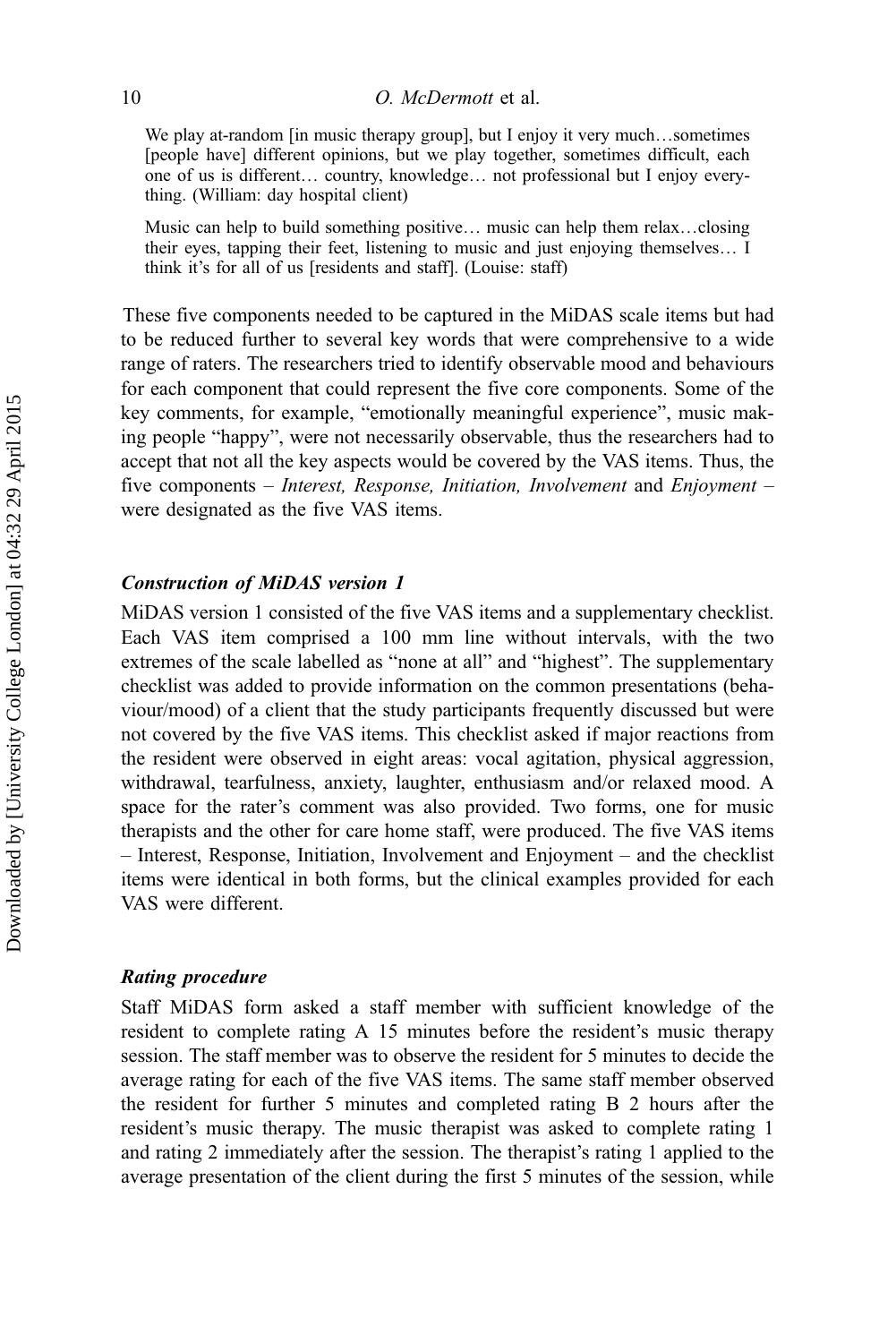rating 2 applied to the clinically most meaningful 5 minutes during the entire session. Thus, a total of four MiDAS forms were completed per resident on the day of music therapy.

The researchers initially anticipated the staff rating B might be conducted a day after a music therapy session in order to assess the short- to medium-term effect. However, the interviewees and focus group participants mostly focused on the immediate effects of music during music listening or playing instruments and the effects on the people's mood on the same day. The qualitative data did not provide sufficient information that it would be effective to conduct the follow-up ratings beyond the same day. Thus, MiDAS was constructed as a Same-Day-Scale.

# Outcome of the field-testing of MiDAS version 1

Eighty-five MiDAS forms were completed by the music therapist and selected care home staff during the field-testing of MiDAS version 1. All the MiDAS forms were fully completed and no floor-ceiling effect was found. All the raters confirmed the form was easy to use and the scale items were clinically appropriate.

However, it was noted that several staff members struggled to grasp the concept of VAS because it required the rater to take a moment to stop and reflect what would be the optimum level for that individual. Some staff fed back that this was not an easy task especially when they were under time pressure to complete daily tasks such as monitoring adequate food and fluid intake for residents and ensuring the safety of their physical environment.

Specifying the exact timing for staff ratings proved impractical and ineffective. The weekly music therapy group took place after breakfast. When the staff were completing *rating A* before the session, many residents were back in their room or sitting quietly in front of TV, thus their MiDAS scores were very low even though they might have been more interactive during the breakfast. The music therapist reported some residents were extremely conscious of being observed by staff members. Time specification for staff rating B after the music therapy session was not always practical due to work commitments.

# Evaluation of MiDAS version 1: changes on Staff MiDAS form and the rating procedure

The following modifications were made to the pilot MiDAS form. Staff ratings A and B were changed to *before* and *after* to make ratings clearer in relation to the timing of music therapy. Staff raters were asked to *take a moment and reflect on* the resident's behaviour and mood today and decide the average rating for each scale and the request for observation was withdrawn. The two staff forms were still to be completed on the same day, but exact timings of the ratings were no longer specified. The revised form requested that a *before* form to be completed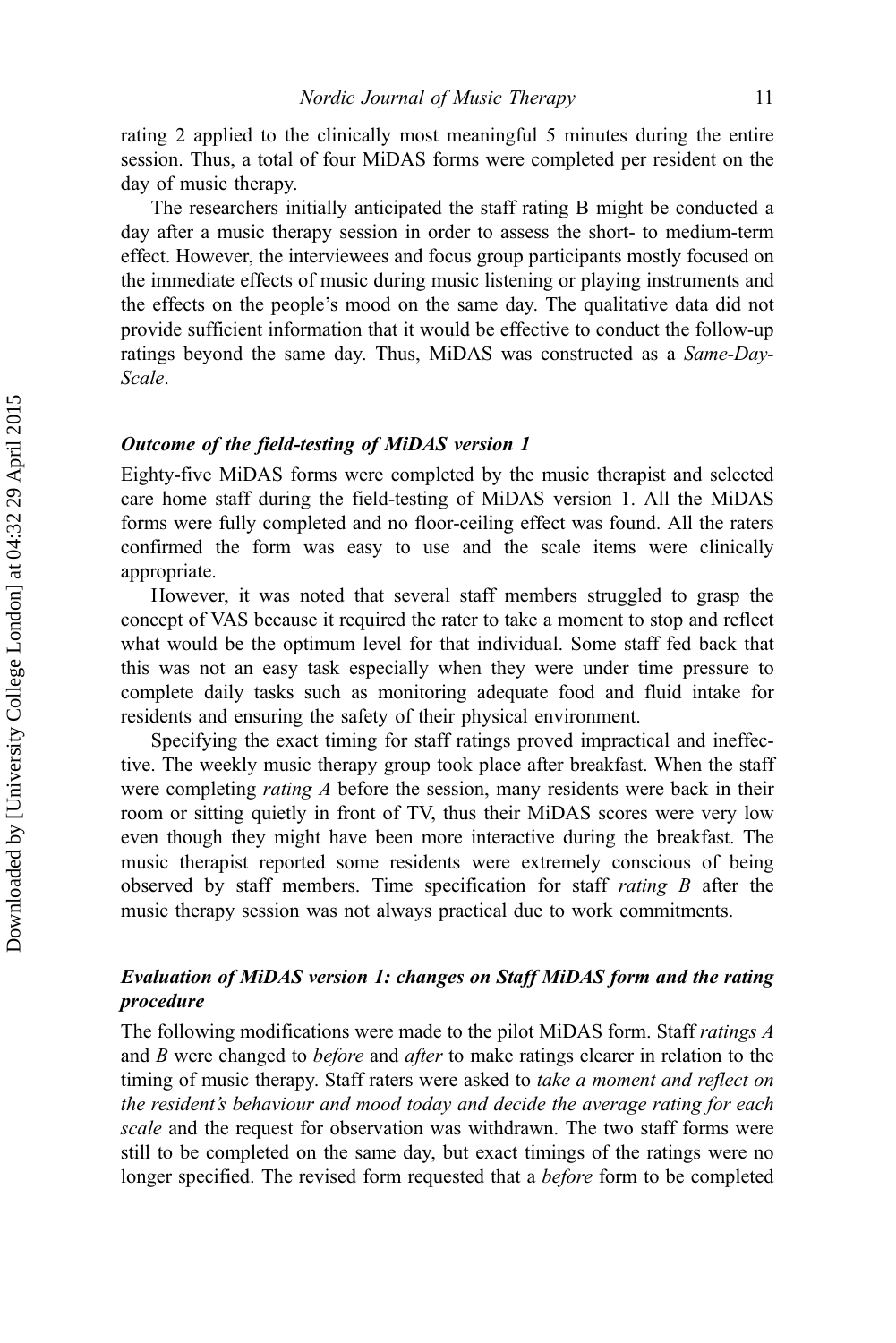before the resident's music therapy session on the day and an *after* form to be completed on the same day, ideally a few hours after the music therapy session, to gain an overall picture of the resident on the day.

#### Evaluation of MiDAS version 1: changes on therapist MiDAS form

Therapist ratings 1 and 2 were changed to beginning and during. Explanations on the presentation of the resident "during the first five minutes" and "during the best five minutes" remained unchanged. The rating procedure remained the same.

#### Review of the MiDAS items

Potential difficulties in the conceptual understandings of the two VAS items, Initiation and Involvement, were pointed out by music therapists and staff. Possible alternative wordings such as communication (instead of Initiation) and engagement (instead of Involvement) were suggested by music therapists, but no consensus was achieved. At the end, the researchers decided to keep the five VAS items the same. Clinical examples for each VAS were reviewed. Key behavioural and mood signs to look for were highlighted and shorter question forms were applied in an attempt to make the rater stop and reflect before making a mark on the VAS.

The eight items on the supplementary checklist were also reviewed. OM reviewed the completed MiDAS forms and the 270 transcription cards again. Six items (vocal agitation, physical aggression, withdrawal, tearfulness, laughter and relaxed mood) were kept, two items (anxiety and enthusiasm) that were rarely used during the field-testing were deleted, and two new items (attentive/interested, cheerful/smiling), the presentations frequently mentioned in the transcription cards, were added. At the end, four positive reactions (attentive/interested, cheerful/smiling, relaxed mood, laughing) and four negative reactions (vocal agitation, physical aggression, withdrawal, tearful) replaced the original items (three positive reactions and five negative reactions).

# Production of MiDAS version 2

Finally, the background information on MiDAS and the instructions for rating MiDAS on the pilot form were simplified to keep the raters' focus on the scales themselves. The form was re-formatted to optimise visual clarity. A separate onepage guidance sheet was produced for a new MiDAS rater.

The final version of MiDAS is shown in Appendix.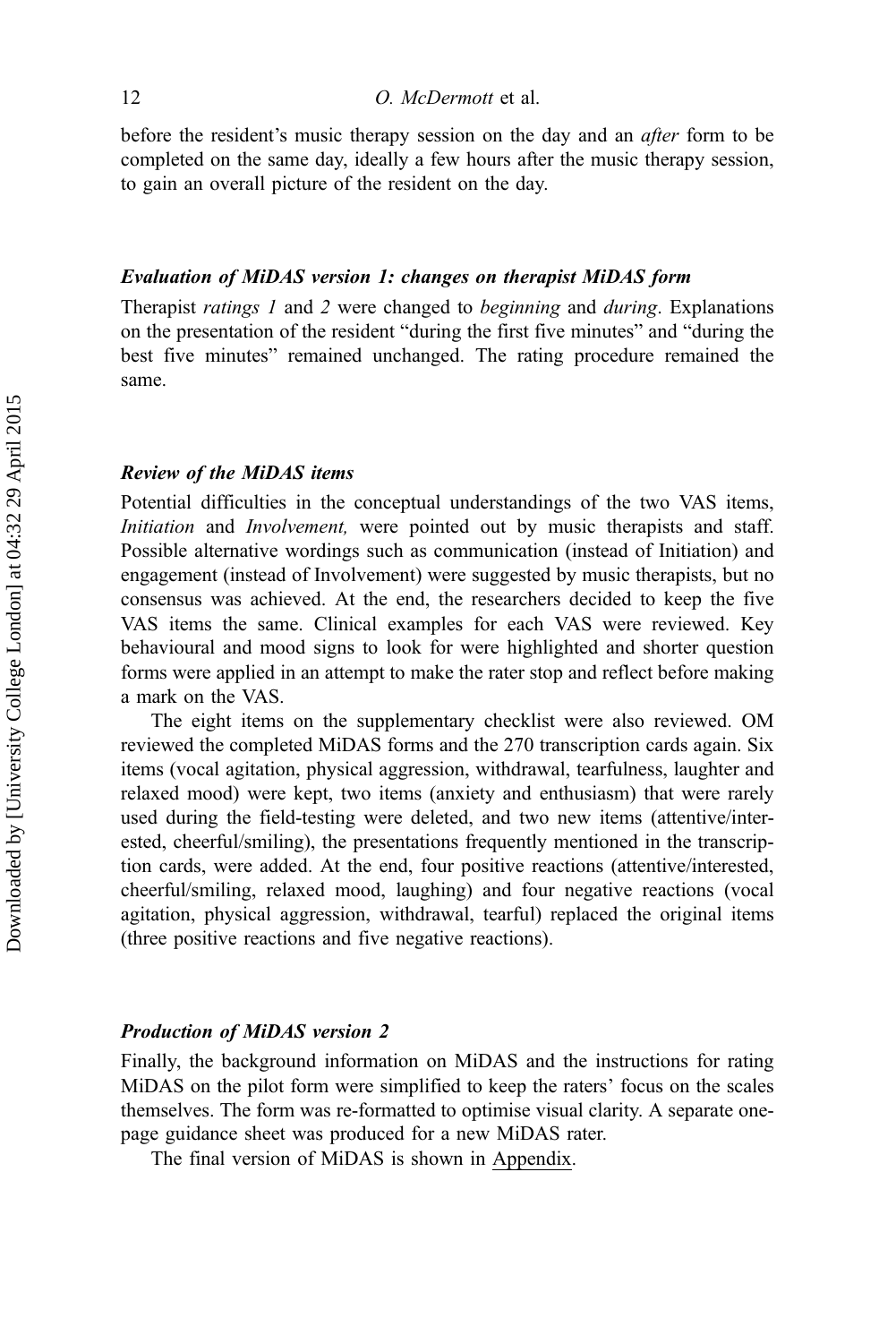# **Discussion**

MiDAS is the first dementia-specific quantitative music therapy outcome measure developed rigorously from qualitative data utilising focus groups, the longtable approach, peer and expert consultations, field-testing and the evaluation of the scale items. This gives MiDAS a strong content validity.

MiDAS was not designed to model an infant and parent interaction, but the five VAS items – Interest, Response, Initiation, Involvement and Enjoyment – show some resemblance to such interaction. If an infant shows an interest in what his/her parent is initiating, he/she may *respond* to that stimuli. If the stimuli or their interaction is meaningful, the infant may initiate an activity or communication in return. When this interaction is sustained, both parties become more involved in the activity, which may give the infant an *enjoyable* experience.

These similarities may be linked to the nature of basic musical interaction. Trevarthen & Malloch [\(2000](#page-19-0)) stated that "music making is a human activity that communicates motives" and explained that early parent–infant communication as "innate musicality" represents "outward signs of human communication". Kitwood ([1993\)](#page-18-0) also argued for the importance of recognising and supporting the "communicative attempt" of a person with dementia and analysed the key stages of the "communicative act" that involved recognition of an initial gesture and response, sustaining the interaction and "holding" the emotional experience. Kitwood also draws a parallel to the "psychology of infancy and early childhood". The fact that qualitative data provided by the focus groups participants and interviews were sufficient enough for the researchers to recognise these key elements for MiDAS development also supports the content validity of MiDAS.

MiDAS was not developed for a specific music therapy approach. However, the majority of music therapists interviewed used an active music therapy model, and staff and families also highlighted the importance of active music making, singing and dancing with music. Given the nature of MiDAS that focuses on a person's visible reaction to musical stimuli and musical interactions with others, it is possible MiDAS may be more useful for an active music therapy model. It may be worthwhile in the future to further explore the strengths and limitations of MiDAS.

The application of VAS may be one of the strengths of MiDAS. VAS scales are based on individual optimal levels (the "best score" that that individual can achieve) rather than uniform, predetermined set of scores. VAS is particularly advantageous to assess the optimum level of a person with dementia since the optimum level may not only differ between individuals but may also shift as the dementia progresses. Our recent study explored the psychometric properties of MiDAS (McDermott, Orgeta, Ridder & Orrell, [2014\)](#page-19-0). A total of 629 forms were completed (mean =  $238.87$ , SD = 136.38). The statistical analysis revealed that the distribution of the MiDAS scores covered the full range and there were no floor and ceiling effects. MiDAS is not intended to replace existing outcome measures such as the NPI, the CMAI and quality of life scales. Instead, MiDAS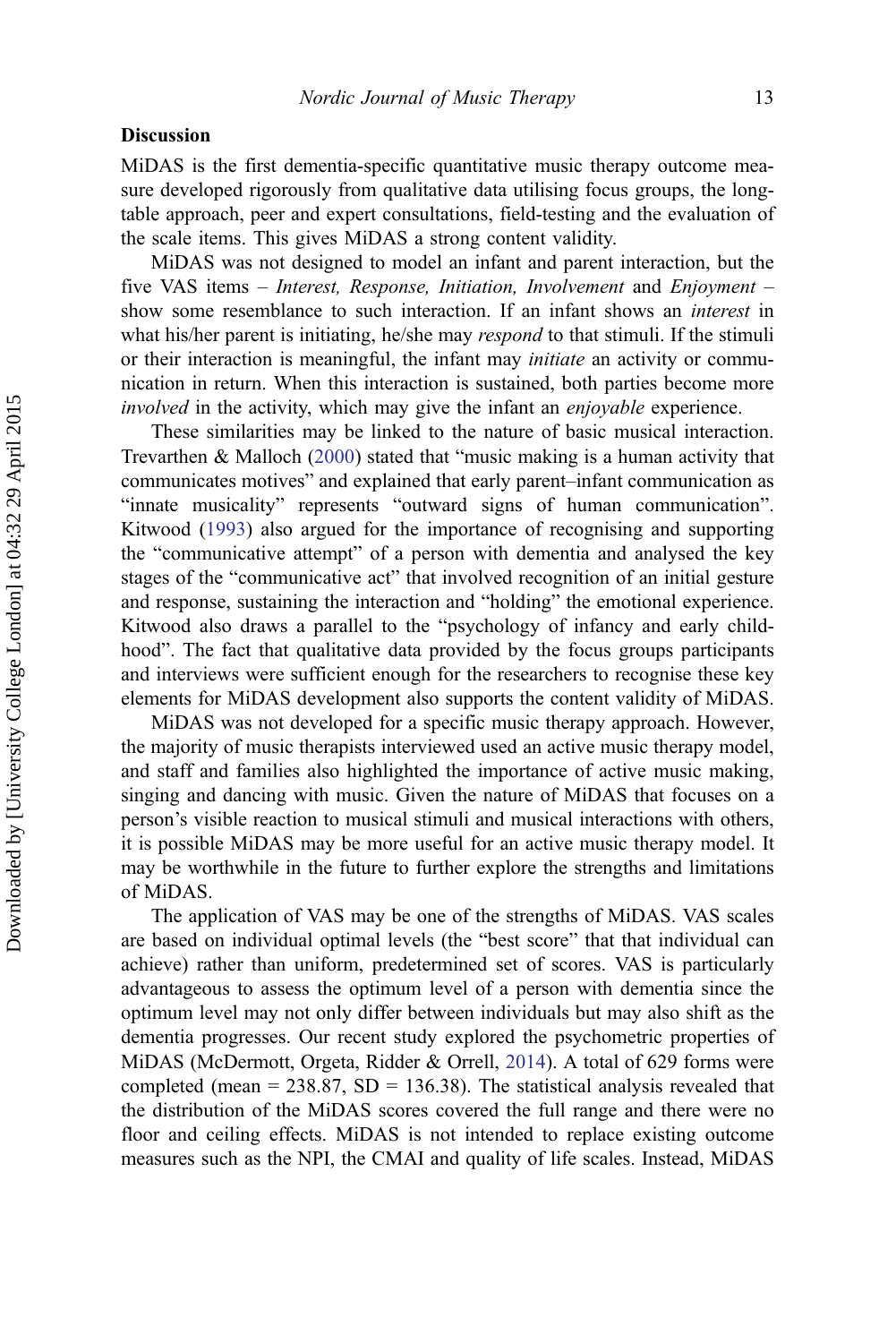may help identify how far participants engage with music therapy and this may help to explain who benefits in terms of other outcomes. Thus, the explanatory power of MiDAS may become useful in clinical trials, non-controlled longitudinal studies and during routine clinical evaluations.

Evaluation of the changes in the MiDAS scores over the course of music therapy may offer insight into the therapy process and help illuminate how the individual benefitted from music therapy. When MiDAS is used in conjunction with other measures (e.g., NPI, quality of life measures, cognitive tests), it may be useful to examine whether MiDAS scores correlate with the changes in neuropsychiatric symptoms, cognitive tests or quality of life. This will help evaluating whether music therapy impacts on other areas of the person's life. Music therapists often report increased musical responsiveness in people with dementia even when their cognitive and physical functions become depleted. Music therapy-specific measures may identify subtle, yet potentially clinically important changes in musical and interpersonal relationships and increased social engagement that other measures may not be sensitive enough to pick up. Further analysis of the qualitative data revealed that (1) the effects of music for people with dementia go beyond the reduction of behavioural and psychological symptoms, (2) individual preference of music is closely linked to personal identity and personal history and (3) sustaining "here and now" musical and interpersonal connectedness help value the uniqueness of an individual and maintain the quality of his/her life (McDermott, Orrell & Ridder, [2014](#page-19-0)).

# Limitations of the study

There are some limitations and methodological issues in this study. One of the limitations of MiDAS is that it scores high only when a person is visibly active. Since MiDAS focuses on observable responses/non-responses from a resident, VAS items should not be scored when a resident was asleep or appeared asleep for most of the time during the observation period. Instead, a rater is asked to provide relevant information (qualitative data) under "any comments". This is because it is crucial to differentiate the lack of observed effects of music/ responses to music from the lack of observable behaviour because a resident was asleep. The raters frequently pointed out during the field-testing that falling asleep or closing their eyes are common behaviours for many care home residents. It should be noted that MiDAS focuses on observable effects of music.

Although the application of VAS may be one of the strengths of MiDAS, the use of VAS also proved to be a challenge, and the inconsistency of the MiDAS raters is one of the limitations of this study. Staff raters sometimes found the concept of the VAS too difficult to grasp, and it was also not possible to have the same staff rater for the same client every week due to the nature of care home shift work. Although the raters were requested to score what they observed and to keep their interpretation to a minimum, a proxy measure inevitably involves personal interpretation. The music therapist that field-tested the MiDAS and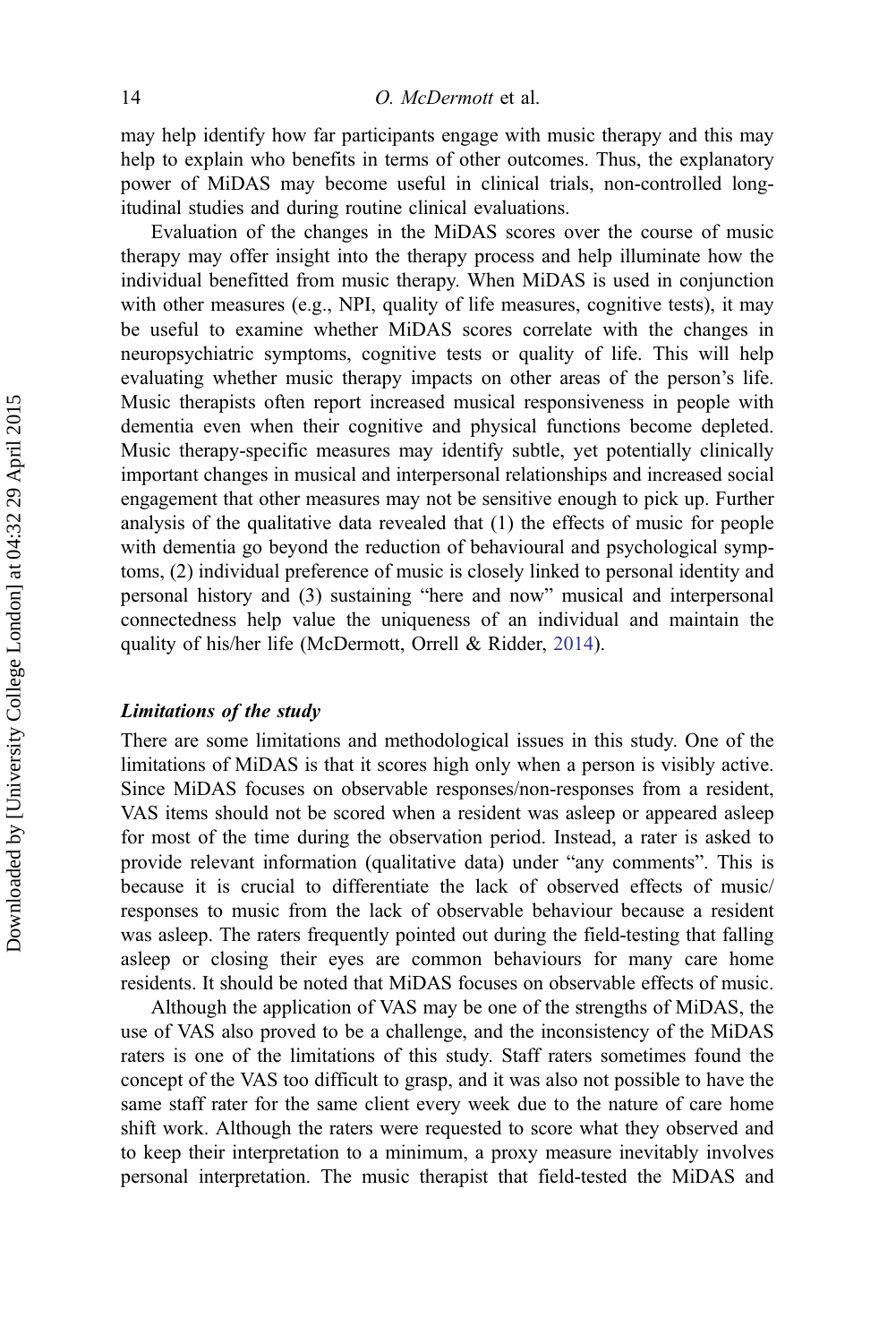regularly assisted staff raters to complete MiDAS forms questioned the validity of some staff forms that were completed in haste and without much reflection. The importance of training for new MiDAS raters and the need for ongoing monitoring to ensure the validity of observational VAS scales cannot be underestimated.

Since MiDAS evaluates the observable changes during the course of music therapy, it is not suitable to use after the intervention has ceased. Therefore, the potential longer-term effects of music therapy need to be evaluated through other validated outcome measures. If MiDAS is used in a RCT, staff raters should be blind to treatment allocations, which can be a challenge in a care home environment.

Finally, quantitative observational outcome measures have their limitations. It should be noted that MiDAS was not designed to cover all the key components of music therapy with people with dementia. One music therapist commented that the VAS item "levels of enjoyment" did not necessarily represent the most important aspect of music therapy and that the term "enjoyment" can enforce misperception of some staff who regard music therapy more as an entertainment where "patients have fun". An alternative name "levels of emotional engagement" was suggested. The music therapy process certainly involves a whole spectrum of emotional engagement including expressions of anger and the sense of loss. However, not all "emotional engagement" is observable and rating "emotional engagement" as a VAS item can be too open to personal interpretations of the rater. Since MiDAS focuses on capturing what people with dementia value in music, "enjoyment", which was frequently named as a significant musical experience by the study participants and a relatively observable emotional response, was kept as a VAS item. The fact that other emotional responses need to be recorded as qualitative data on the MiDAS form does not mean these responses are any less important, but this highlights the challenge and the limitation of quantifying meaningful emotional experiences.

#### Future research

Further refinement may include an exploration of weighting VAS items. The current MiDAS does not differentiate the weighting between the five VAS items, but it is possible some items may be regarded clinically more important than others.

A possible future project includes the development of a self-rating version of MiDAS where people with dementia at earlier stages of dementia can complete themselves and a family-carer version to compare the scores of the self-rating MiDAS. The development of self-rating MiDAS may also allow adding another VAS item that relates to more internal, personally meaningful experiences of music or musical identity. Our recent review on music therapy in dementia (McDermott et al., [2013\)](#page-19-0) identified the need for high-quality studies with people with mild to moderate dementia. Therefore, self-rating MiDAS may become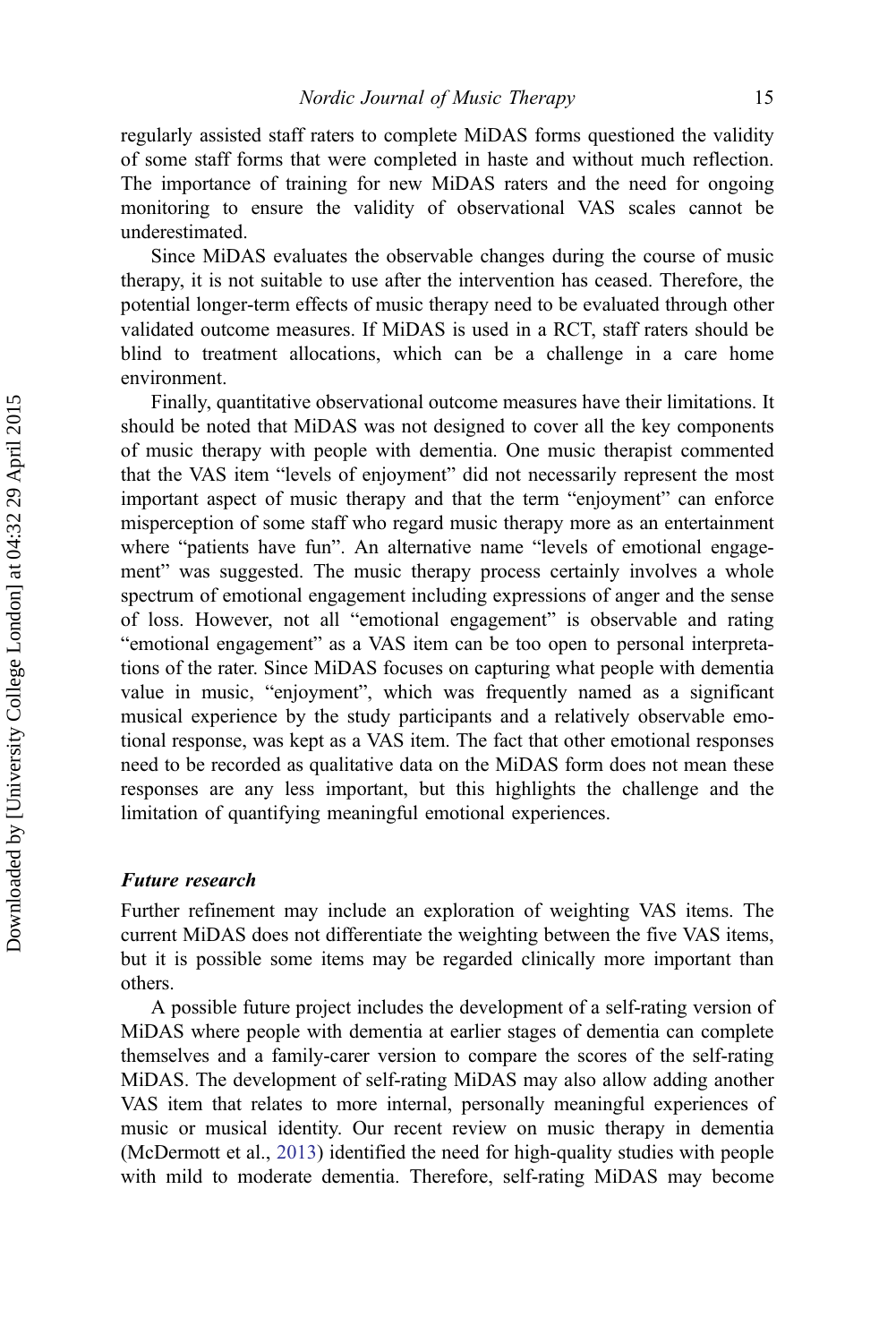useful as a secondary outcome measure. Future music therapy studies in dementia would benefit most from a mixed methods approach that include qualitative feedback from staff and music therapists focusing on the impact of the music on the mental health and the well-being of the person that is unique to each individual.

#### Conclusion

This study has demonstrated the robust development procedure for MiDAS and its good qualitative validity based on a consensus process and feedback from a diversity of stakeholders. A further study (McDermott, Orgeta, et al., [2014\)](#page-19-0) has shown MiDAS to have adequate psychometric properties in terms of reliability, internal consistency, concurrent validity and construct validity. Despite the study limitations, the outcome of this study demonstrates it is possible to design and develop a rigorous quantitative outcome measure from the qualitative data that explored the value and the meanings of music for people with dementia. It is hoped that the study highlights the importance of listening to the voices of people with dementia whose values may not always be incorporated in research.

# Conflict of interest

None.

#### Acknowledgements

We are extremely grateful to the day hospital clients, care home residents, family members, care home staff and music therapists for sharing their insights of the meaning and value of music for people with dementia. We would like to thank Central and North West London NHS Foundation Trust for supporting this project. We would also like to express our gratitude to Dr Chris Gilleard for sharing his expertise in the development of outcome measures and in the personal psychology of people with dementia.

This study was part of a PhD thesis submitted by OM for the Doctoral Programme in Music Therapy, Aalborg University. We would like to thank all the professors and fellow researchers in the Doctoral Programme for their valuable feedback. We would also like to extend our thanks to Division of Psychiatry, University College London, for hosting OM's mobility fellowship.

For further information on MiDAS, please see: [http://vbn.aau.dk/da/publications/the](http://vbn.aau.dk/da/publications/the-development-and-evaluation-of-music-in-dementia-assessment-scales-midas(ee02eb03-d92a-4643-94b0-cb2438111515).html)[development-and-evaluation-of-music-in-dementia-assessment-scales-midas\(ee02eb03](http://vbn.aau.dk/da/publications/the-development-and-evaluation-of-music-in-dementia-assessment-scales-midas(ee02eb03-d92a-4643-94b0-cb2438111515).html) [d92a-4643-94b0-cb2438111515\).html](http://vbn.aau.dk/da/publications/the-development-and-evaluation-of-music-in-dementia-assessment-scales-midas(ee02eb03-d92a-4643-94b0-cb2438111515).html)

#### Notes on contributors

Orii McDermott, MMT, is a music therapist and works for Central and North West London NHS Foundation Trust, UK. She is currently undertaking a PhD on music therapy in dementia care at Division of Psychiatry, University College London. Her mobility PhD fellowship has been awarded by the Doctoral Programme in Music Therapy, Aalborg University, Denmark. Email: o.mcdermott@ucl.ac.uk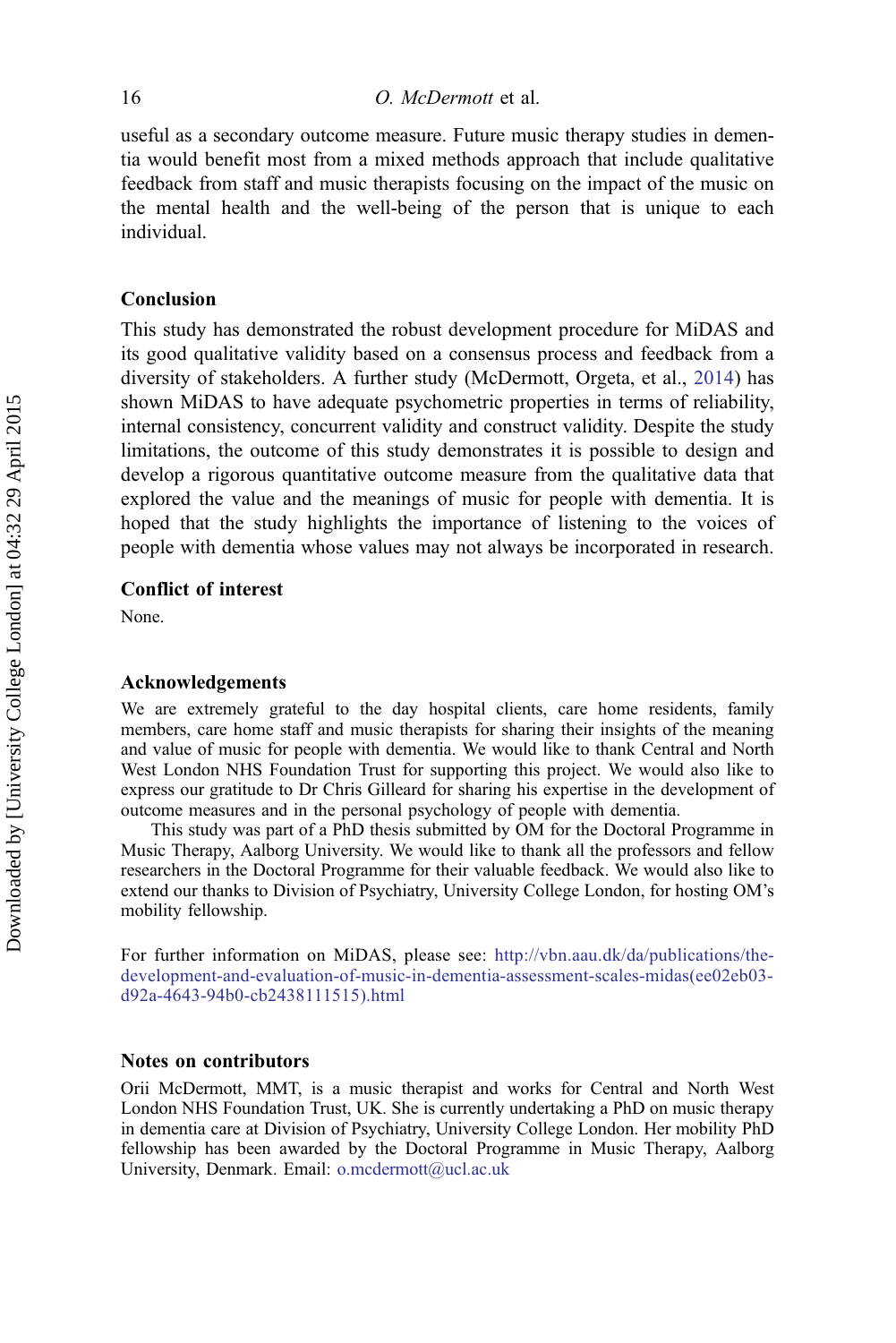<span id="page-18-0"></span>Martin Orrell, FRCPsych PhD, is Professor of Ageing and Mental Health at University College London. Prof. Orrell works as an Honorary Consultant Old Age Psychiatrist and is Director of Research and Development at North East London Foundation Trust. He is Chair of the Memory Services National Accreditation Panel (MSNAP). He is Editor of the journal Aging & Mental Health. He is a Member of the Board of the European Association of Geriatric Psychiatry and the International Psychogeriatric Association. Email: m.orrell@ucl.ac.uk.

Hanne Mette Ridder is Professor and Head of the Doctoral Programme in Music Therapy at Aalborg University, and president of the European Music Therapy Confederation (EMTC). Her research focuses on music therapy in gerontology and dementia care, as well as the integration of qualitative and quantitative research in mixed methods research designs. She is a certified clinical music therapy supervisor. Email: hanne@hum.aau.dk

#### References

- Ashida, S. (2000). The effect of reminiscence music therapy sessions on changes in depressive symptoms in elderly persons with dementia. Journal of Music Therapy, 37, 170–182.
- Brotons, M., & Marti, P. (2003). Music therapy with Alzheimer's patients and their family caregivers: A pilot project. Journal of Music Therapy, 40, 138–150. doi:10.1093/jmt/ 40.2.138
- Cohen-Mansfield, J. (1986). Agitated behaviors in the elderly. II. Preliminary results in the cognitively deteriorated. Journal of the American Geriatrics Society, 34, 722–727.
- Creswell, J., & Plano Clark, V. (2007). Introducing a mixed methods study. In J. Creswell & V. Plano Clark (Eds.), Designing and conducting mixed methods research (pp.89– 109). London: Sage.
- Cummings, J. L., Mega, M., Gray, K., Rosenberg-Thompson, S., Carusi, D. A., & Gornbein, J. (1997). The neuropsychiatric inventory: Comprehensive assessment of psychopathology in dementia. Neurology, 44, 2308–2314. doi:10.1212/ WNL.44.12.2308
- Folstein, M., & Luria, R. (1973). Reliability, validity, and clinical application of the visual analogue mood scale. Psychological Medicine, 3, 479–486. doi:10.1017/ S0033291700054283
- Gift, A. (1989). Visual analogue scales: Measurement of subjective phenomena. *Nursing* Research, 38(5), 286–288. doi:10.1097/00006199-198909000-00006
- Glynn, N. J. (1992). The music therapy assessment tool in Alzheimer's patients. Journal of Gerontological Nursing, 18(1), 3–9.
- Huskisson, E. (1974). Pain: Mechanism and measurement. In Hart (Ed.), Chronic pain (pp. 1–39). Lancaster: MTP Medical and Technical.
- Kitwood, T. (1993). Towards a theory of dementia care: The interpersonal process. Ageing and Society, 13, 51–67. doi:10.1017/S0144686X00000647
- Kruger, R., & Casey, M. (2000). Focus groups. A practical guide for applied research (3rd ed.). Thousand Oaks, CA: Sage.
- Ledger, A., & Baker, F. (2007). An investigation of long-term effects of group music therapy on agitation levels of people with Alzheimer's disease. Aging & Mental Health, 11(3), 330–338. doi:10.1080/13607860600963406
- Lipe, A. (1995). The use of music performance tasks in the assessment of cognitive functioning among older adults with dementia. Journal of Music Therapy, 32(3), 137–151.
- Livingston, G., Johnston, K., Katona, C., Paton, J., & Lyketos, C. (2005). Systematic review of psychological approaches to the management of neuropsychiatric symptoms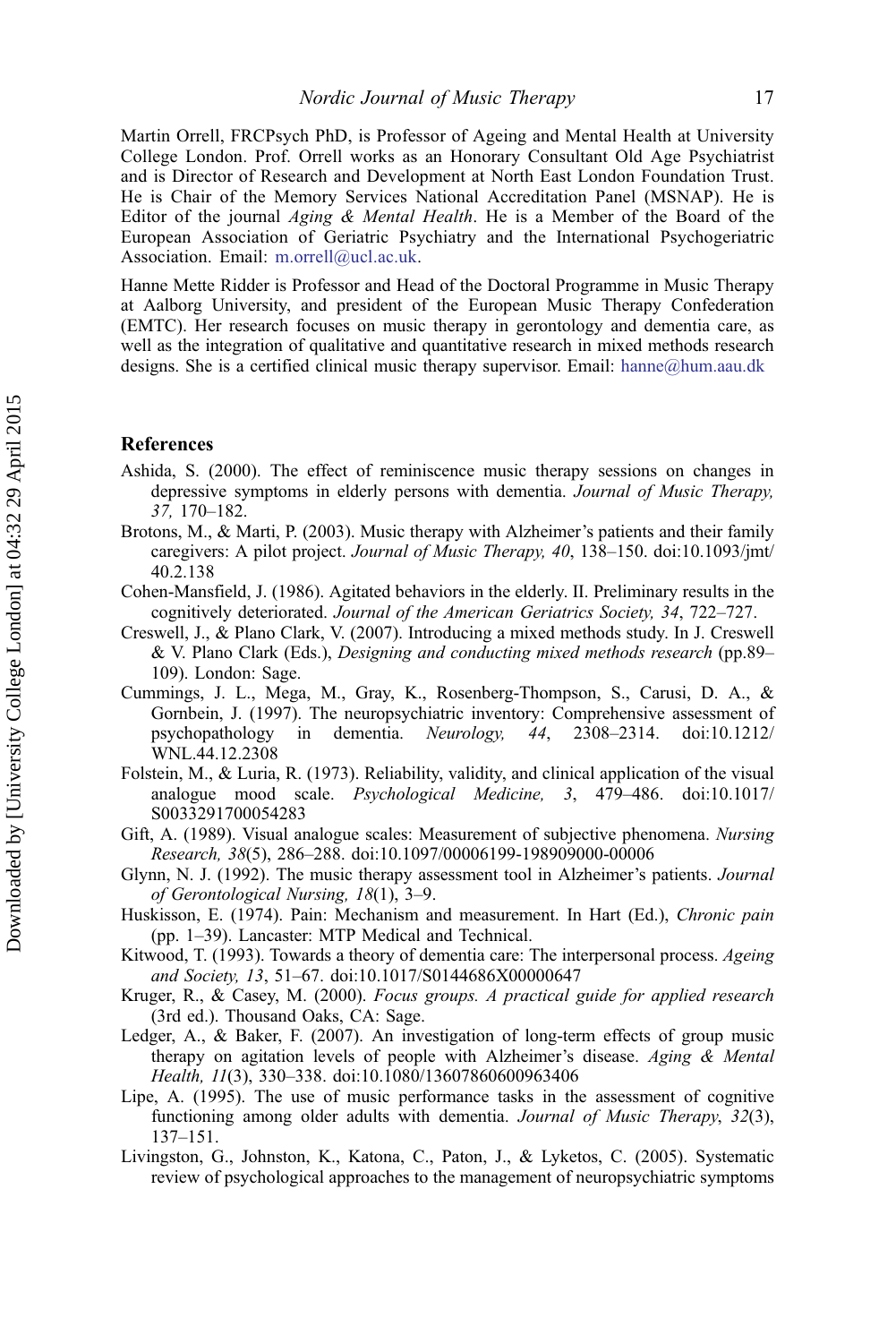<span id="page-19-0"></span>of dementia. American Journal of Psychiatry, 162, 1996–2021. doi:10.1176/appi. ajp.162.11.1996

- McDermott, O., Crellin, N., Ridder, H. M., & Orrell, M. (2013). Music therapy in dementia: A narrative synthesis systematic review. International Journal of Geriatric Psychiatry, 28, 781–794. doi:10.1002/gps.3895
- McDermott, O., Orgeta, V., Ridder, H. M., & Orrell, M. (2014). A preliminary psychometric evaluation of music in dementia assessment scales (MiDAS). International Psychogeriatrics. Advance online publication. doi:10.1017/S1041610214000180
- McDermott, O., Orrell, M., & Ridder, H. M. (2014). The importance of music for people with dementia: The perspectives of people with dementia, family carers, staff and music therapists. Aging & Mental Health. Advance online publication. doi:10.1080/ 13607863.2013.875124
- Raglio, A., Bellelli, G., Traficante, D., Gianotti, M., Ubezio, M. C., Gentile, S. … Trabucchi, M. (2010). Efficacy of music therapy treatment based on cycles of sessions: A randomised controlled trial. Aging & Mental Health, 14(8), 900–904. doi:10.1080/13607861003713158
- Raglio, A., Bellelli, G., Traficante, D., Gianotti, M., Ubezio, M. C., Villani, D., & Trabucchi, M. (2008). Efficacy of music therapy in the treatment of behavioral and psychiatric symptoms of dementia. Alzheimer Disease and Associated Disorders, 22 (2), 158–162. doi:10.1097/WAD.0b013e3181630b6f
- Ridder, H. M. 2013. Mixed-methods research. In K. Kirkland (Ed.), International dictionary of music therapy (pp. 75–76). Sussex: Routledge.
- Svansdottir, H., & Snaedal, J. (2006). Music therapy in moderate and severe dementia of Alzheimer's type: A case-control study. International Psychogeriatrics, 18(4), 613– 621. doi:10.1017/S1041610206003206
- Thomas, D. (2006). A general inductive approach for analyzing qualitative evaluation data. *American Journal of Evaluation*, 27(2), 237–246. doi:10.1177/ data. American Journal of Evaluation, 1098214005283748
- Trevarthen, C., & Malloch, S. (2000). The dance of wellbeing: Defining the musical therapeutic effect. Nordic Journal of Music Therapy,  $9(2)$ ,  $3-17$ . doi:10.1080/ 08098130009477996
- Vink, A., Bruinsma, M., & Scholten, R. (2013a). Music therapy for people with dementia (Review). Cochrane Database of Systematic Reviews, 2004(3), Art. No.: CD003477. doi:10.1002/14651858.CD003477.pub2
- Vink, A., Zuidersma, M., Boersma, F., de Jonge, P., Zuidema, S., & Slaets, J. (2013b). The effect of music therapy compared with general recreational activities in reducing agitation in people with dementia: A randomised controlled trial. International Journal of Geriatric Psychiatry, 28, 1031–1038. doi:10.1002/gps.3924
- Wewers, M., & Lowe, N. (1990). A critical review of visual analogue scales in the measurement of clinical phenomena. Research in Nursing & Health, 13, 227–236. doi:10.1002/nur.4770130405
- York, E. (2000). A test-retest reliability study of the residual music skills test. Psychology of Music, 28, 174–180. doi:10.1177/0305735600282006
- Zuckerman, M., & Lubin, B. (1965). Manual for the multiple affect adjective check list. San Diego, CA: EdITS.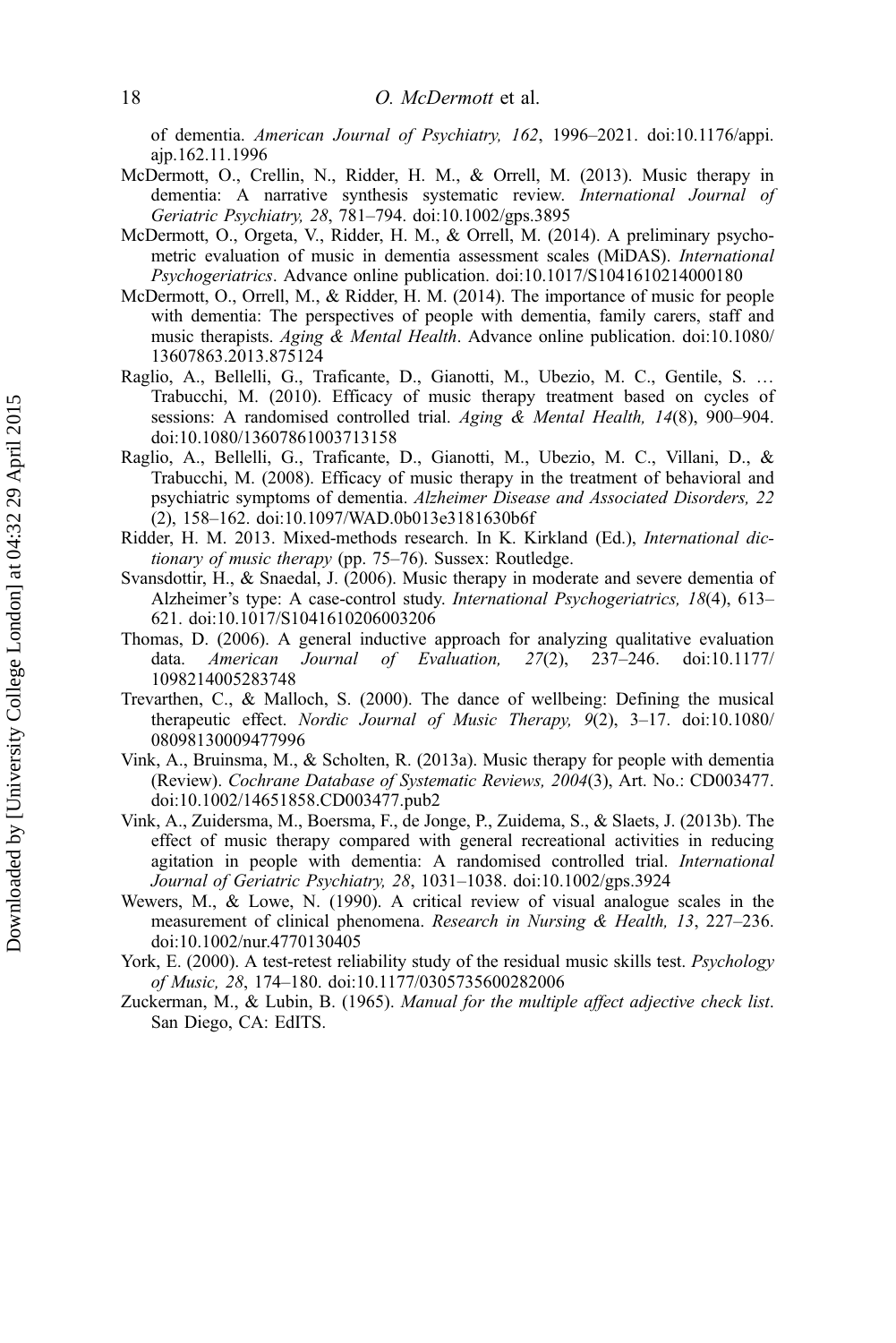# Appendix

Not to scale. When used for clinical and research purposes, the MiDAS form should be downloaded from DOI: [10.1080/08098131.2014.907333](http://10.1080/08098131.2014.907333)

# **MiDAS**

#### **Music in Dementia Assessment Scales**

| Name:            |                                                                     |                                                                                 |                                                                                                                                                | Time:                                                                                                                                                                                                                                                                                                                                                                                                                                                    |
|------------------|---------------------------------------------------------------------|---------------------------------------------------------------------------------|------------------------------------------------------------------------------------------------------------------------------------------------|----------------------------------------------------------------------------------------------------------------------------------------------------------------------------------------------------------------------------------------------------------------------------------------------------------------------------------------------------------------------------------------------------------------------------------------------------------|
| Completed by:    |                                                                     |                                                                                 |                                                                                                                                                | Date:                                                                                                                                                                                                                                                                                                                                                                                                                                                    |
|                  |                                                                     | unique set of 'Highest' levels for each category.                               |                                                                                                                                                | MiDAS (Music in Dementia Assessment Scales) aims to assess if there have been changes in the wellbeing of a<br>person with dementia participating in Music Therapy. Both staff and therapist complete two forms each per<br>session to evaluate the potential changes. MiDAS uses Visual Analogue Scales; the 'Highest' score on the scale<br>should be set as the optimum level the individual can achieve. This means that each individual will have a |
|                  | <b>Instruction for Staff</b>                                        | clearly with a vertical line on the scale.                                      | It is important the same staff member completes both forms on the same day.<br>day. Rate the person's average wellbeing after today's session. | 1. Before form should be completed before the person's music therapy session. Please take a moment,<br>reflect on the person's wellbeing today and decide the average rating for each item below and mark<br>2. After form should be completed several hours after the person's music therapy session on the same                                                                                                                                        |
|                  |                                                                     | If you are a staff rater, indicate which rating this is:                        |                                                                                                                                                |                                                                                                                                                                                                                                                                                                                                                                                                                                                          |
|                  | 1. Before                                                           |                                                                                 | 2. After                                                                                                                                       |                                                                                                                                                                                                                                                                                                                                                                                                                                                          |
|                  | Instruction for Music Therapist (MT)<br>vertical line on the scale. | significant 5 minutes of that session.                                          | Both forms should be completed immediately after the session.                                                                                  | 1. Beginning form should be completed based on the observation of the person during the first 5 minutes<br>of the music therapy session. Decide the average rating for each item below and mark clearly with a<br>2. During form should be completed based on the observation of the person during the clinically most                                                                                                                                   |
|                  |                                                                     | If you are a music therapist, indicate which rating this is:                    |                                                                                                                                                |                                                                                                                                                                                                                                                                                                                                                                                                                                                          |
|                  | 1. Beginning                                                        |                                                                                 | 2. During                                                                                                                                      |                                                                                                                                                                                                                                                                                                                                                                                                                                                          |
| Order of rating: |                                                                     |                                                                                 |                                                                                                                                                |                                                                                                                                                                                                                                                                                                                                                                                                                                                          |
|                  | Staff rating 1 (Before)                                             |                                                                                 | MT rating 1 (Beginning)<br>MT rating 2 (During)                                                                                                | Staff rating 2 (After)                                                                                                                                                                                                                                                                                                                                                                                                                                   |
|                  |                                                                     |                                                                                 |                                                                                                                                                |                                                                                                                                                                                                                                                                                                                                                                                                                                                          |
| question 7.      |                                                                     |                                                                                 | If the person appeared asleep for most of the time, do not score question 1-6, but continue to                                                 |                                                                                                                                                                                                                                                                                                                                                                                                                                                          |
|                  |                                                                     | Did he/she show his/her interest in an activity or other people around him/her? | 1. Levels of Interest in objects/activities/people around him/her (attention). For example:                                                    |                                                                                                                                                                                                                                                                                                                                                                                                                                                          |

None at all - $\circ$ 

| Highest |  |
|---------|--|
| 100     |  |